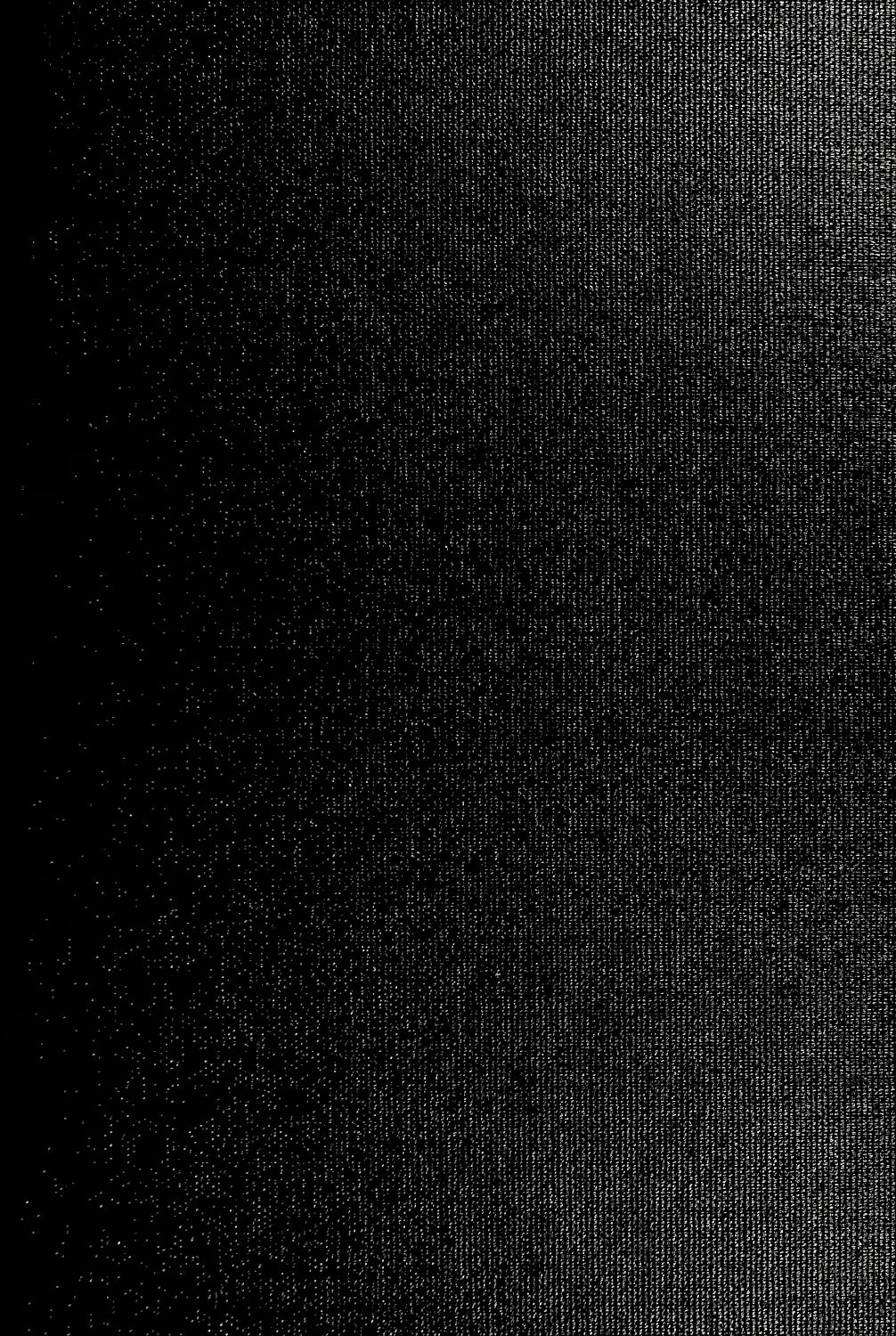|                  | <b>HIS QUESTION IS NOT BINDING</b> |
|------------------|------------------------------------|
|                  |                                    |
| <b>POLISTION</b> |                                    |
|                  |                                    |

Shall the state representative from this district be instructed to support legislation that would amend the state's definition of nudity, so that no part of the emale breast is included, and so that females of any age may be unclothed from the waist up in public anywhere males may be, including in print and on film?

| 1,210<br>6,858<br>2,940<br>Third Berkshire District<br>PITTSFIELD |               | Yes   | Χo    | Blanks | notal<br>Ballots |
|-------------------------------------------------------------------|---------------|-------|-------|--------|------------------|
|                                                                   |               |       |       |        |                  |
|                                                                   |               |       |       |        |                  |
|                                                                   |               |       |       |        | 11,008           |
|                                                                   | <b>TOTALS</b> | 2,940 | 6,858 | 1,210  | 11,008           |

### THIS QUESTION IS NOT BINDING QUESTION 4 OR 5

Shall the state representative from this district be instructed to vote in favor of legislation that would allow patients, with their doctor's written recommendation, to possess, grow, and purchase marijuana for medical use?

| 4,256<br>4,256 | 1,097<br>1,097 | 11,913<br>11,913  |
|----------------|----------------|-------------------|
|                |                |                   |
|                |                |                   |
| 512            |                | 1,355             |
| 995            |                | 2,869             |
| 3,697          |                | 10,05             |
| 594            | 142            | 1,648             |
| 5,798          | 1,172          | 15,92             |
|                |                | 316<br>610<br>104 |

# THIS QUESTION IS NOT BINDING **QUESTION 4**

Shall the state representative from this district be instructed to vote in favor of legislation that would lower the Massachusetts sales tax to five percent?

|                               | Yes          | $\tilde{\mathbf{z}}$ | Blanks            | <b>Ballots</b>        |
|-------------------------------|--------------|----------------------|-------------------|-----------------------|
| <b>Sixth Hampden District</b> |              |                      |                   |                       |
| CHICOPEE.                     |              |                      |                   |                       |
| SPRINGFIELD                   | 1,752<br>322 | 943<br>222           |                   |                       |
| West Springfield              | 5,192        |                      | 392<br>132<br>038 | 3,087<br>676<br>8,802 |
| TOTALS                        | 7,266        | 2,572<br>3,737       | 1,562             | 12,565                |

# THIS QUESTION IS NOT BINDING **QUESTION 4**

Shall the state representative from this district be instructed to vote to amend the state constitution to allow Massachusetts voters, through a law enacted by initiative petition, to vote to delegate their powers concerning international affairs to a democratically elected legislative body of a global federal union of democratc nations?

|                                   | Yes            | Χo    | Blanks         | Ballots                  |
|-----------------------------------|----------------|-------|----------------|--------------------------|
|                                   |                |       |                |                          |
| Eighth Suffolk District<br>BOSTON |                | 4,138 |                |                          |
| CAMBRIDGE                         | 1,739<br>1,486 | 1,970 | 2,332<br>1,309 | 8,209<br>4,765<br>12,974 |
| TOTALS.                           | 3,225          | 6,108 | 3,641          |                          |

 $T_{\alpha t}$ 

 $T_{\alpha+1}$ 

# THIS QUESTION IS NOT BINDING **QUESTION 4 OR 7**

islation that would allow the state to regulate the taxation, cultivation, and sale Shall the state senator from this district be instructed to vote in favor of legof marijuana to adults?

Total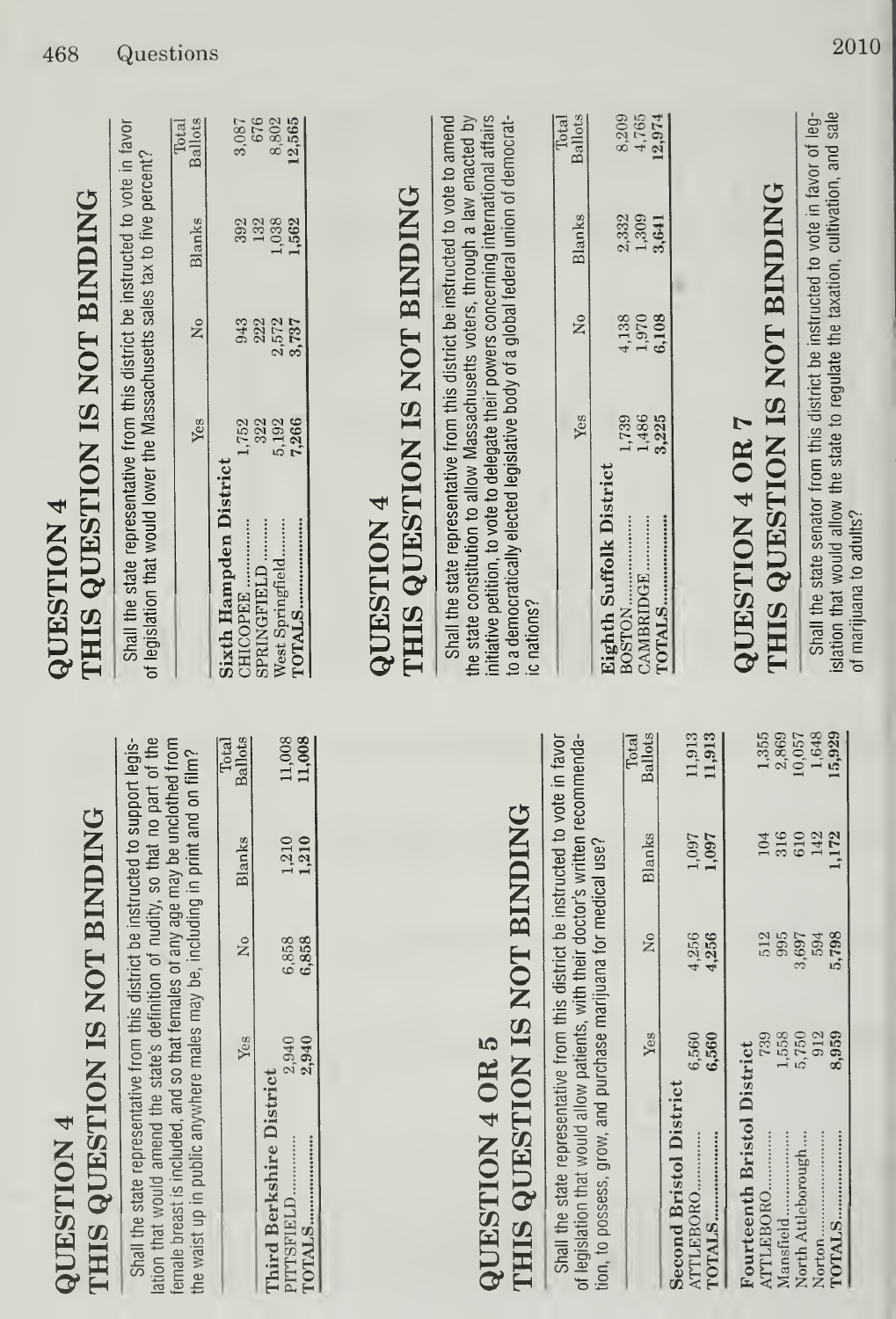| <b>Ballots</b><br>Total           | $\begin{array}{c} 20,556 \\ 35,473 \\ 7,586 \\ \textbf{63,615} \end{array}$       |                   |                                                                                   |                                                                                                                                                                                                          | <b>Ballots</b><br>Total | 13,659<br>13,659                                        | $\begin{array}{c} 1,556 \\ 10,170 \\ 6,872 \\ \textbf{18,598} \end{array}$ | 2,365<br>7,659<br>3,385<br>4,541<br>17,950                        | 2,906<br>2,942<br>14,254                                    |
|-----------------------------------|-----------------------------------------------------------------------------------|-------------------|-----------------------------------------------------------------------------------|----------------------------------------------------------------------------------------------------------------------------------------------------------------------------------------------------------|-------------------------|---------------------------------------------------------|----------------------------------------------------------------------------|-------------------------------------------------------------------|-------------------------------------------------------------|
| Blanks                            | $2,585$<br>$3,589$<br>$1,058$                                                     | 7,232             |                                                                                   |                                                                                                                                                                                                          | <b>Blanks</b>           | 1,395<br>1,395                                          | 188<br>,946<br><b>187</b><br>187                                           | 596<br>213<br>447<br>550<br>294                                   | 286<br>1,542<br>2,202<br>374                                |
| 2°                                | 6,256<br>3,159<br>14,787                                                          | 24,202            |                                                                                   |                                                                                                                                                                                                          | ż                       | 5,366<br>5,366                                          | 644<br>4,004<br>2,614<br>7,262                                             | $3.374$<br>$1.715$<br>$1.399$<br>$7.508$<br>1,020                 | $\frac{1,224}{5,916}$<br>1,274                              |
| Yes                               | 3,369<br>32,181<br>11,715<br>17,097                                               |                   |                                                                                   |                                                                                                                                                                                                          | Yes                     | 6,898<br>6,898                                          | 5,189<br>3,477<br>9,390<br>724                                             | 3,689<br>2,379<br>1,692<br>8,892<br>1,132                         | 1,346<br>1,344<br>6,796<br>9,486                            |
|                                   | <b>First Middlesex &amp; Norfolk District</b><br>Wellesley<br>NEWTON<br>Brookline | TOTALS            | THIS QUESTION IS NOT BINDING<br>QUESTION 4 or 5                                   | of legislation that would allow the state to regulate the taxation, cultivation, and<br>Shall the state representative from this district be instructed to vote in favor<br>sale of marijuana to adults? |                         | <b>Seventh Essex District</b><br>TOTALS<br><b>NATRS</b> | Eighth Essex District<br>Swampscott<br>Marblehead<br>TOTALS                | Third Middlesex District<br>Maynard<br>Bolton<br>TOTALS<br>Hudson | Thirteenth Norfolk District<br>Needham<br>Medfield<br>Dover |
| 1,604                             | 715<br>960<br>4,308<br>3,914<br>2,274                                             | 1,673<br>15,448   | 3,235<br>1,118<br>4,503<br>962<br>4,745<br>2,956                                  | 17,519<br>2,040                                                                                                                                                                                          | 12,523<br>14,563        | 6,449<br>3,301                                          | 1,154<br>4,086<br>2,987<br>17,977                                          |                                                                   |                                                             |
| 114                               | 65<br>375<br>237<br>39<br>254                                                     | 152<br>236        | 3340333<br>306<br>64                                                              | 1,323<br>169                                                                                                                                                                                             | 1,898<br>2,067          | 644<br>367                                              | 506<br>290<br>1,908<br>101                                                 |                                                                   |                                                             |
| 668                               | 1,817<br>1,568<br>250<br>347<br>921                                               | 6,216<br>645      | 1,589<br>1,167<br>378<br>1,111<br>373                                             | 1,740<br>6,358<br>851                                                                                                                                                                                    | 4,316<br>5,167          | 2,160<br>$1,067$<br>377                                 | 1,416<br>1,051<br>6,071                                                    |                                                                   |                                                             |
| 822<br>$\overline{\mathbf{c}}$    | 548<br>2,116<br>2,109<br>426<br>1,099                                             | 876<br>7,996      | 1,606<br>1,835<br>520<br>2,699<br>2,517<br>661                                    | District<br>1,020<br>9,838                                                                                                                                                                               | 6,309<br>7,329          | District<br>3,645<br>1,867                              | 676<br>1,646<br>2,164<br>9,998                                             |                                                                   |                                                             |
| First Hampden Distri<br>Brimfield | Holland<br>Sturbridge<br>Palmer<br>Wales                                          | <br><b>TOTALS</b> | Ninth Norfolk Distric<br>Walpole<br>Wrentham<br>Plainville<br>Norfolk<br>Medfield | Thirteenth Worcester<br>Paxton                                                                                                                                                                           | WORCESTER<br>TOTALS     | Eighteenth Worcester<br>Bellingham<br>Blackstone        | Uxbridge<br>Millville<br>TOTALS                                            |                                                                   |                                                             |

I

 $\begin{array}{c} 2,365 \\ 7,659 \\ 4,541 \\ 3,385 \\ \textbf{17,950} \end{array}$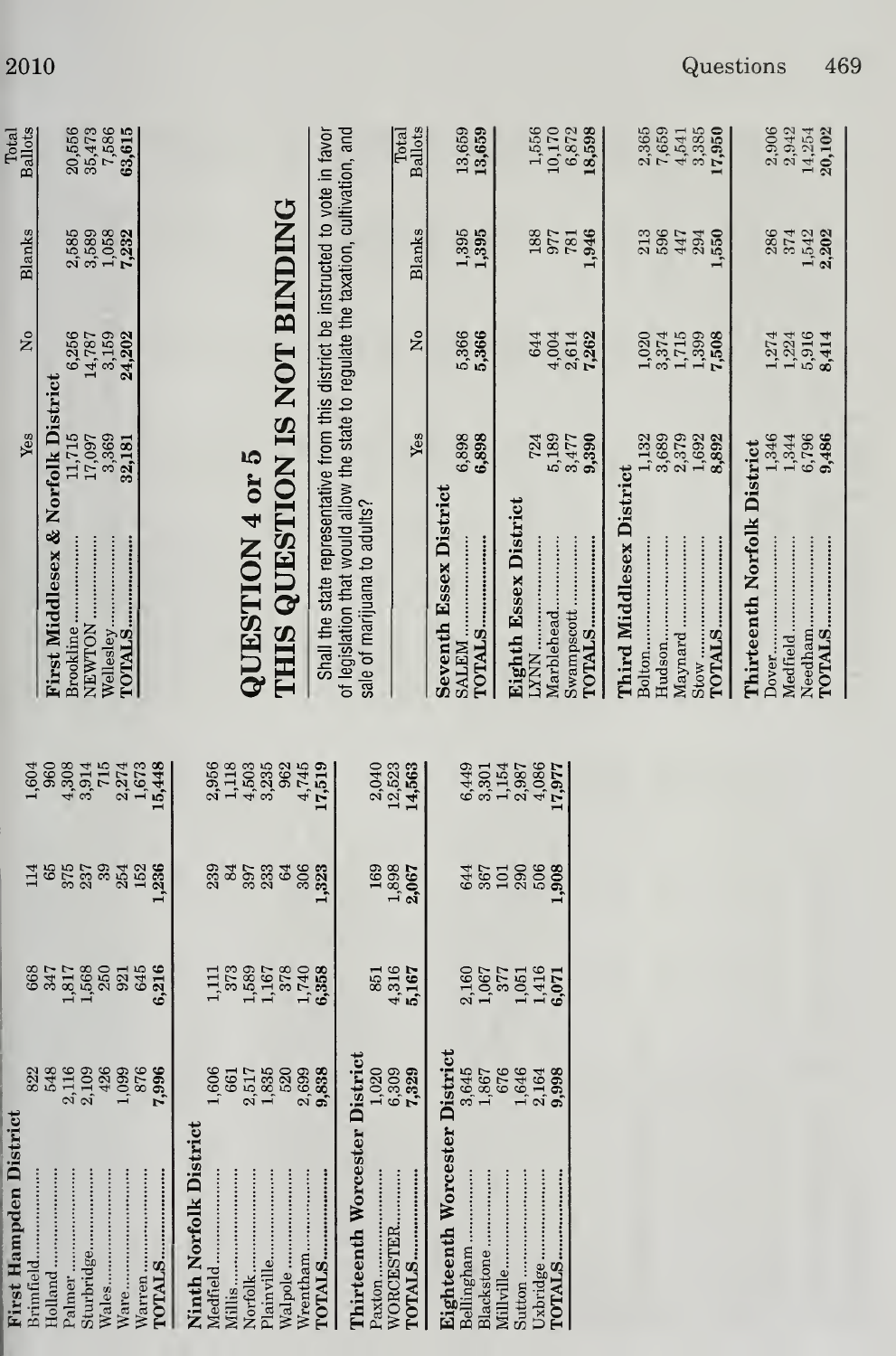|                         | <b>HIS QUESTION IS NOT BINDING</b> |
|-------------------------|------------------------------------|
|                         |                                    |
|                         |                                    |
|                         |                                    |
|                         |                                    |
|                         |                                    |
|                         |                                    |
|                         |                                    |
|                         |                                    |
|                         |                                    |
|                         |                                    |
|                         |                                    |
| $\overline{\mathbf{r}}$ |                                    |
|                         |                                    |
|                         |                                    |
|                         |                                    |
| MOLESTION               |                                    |
|                         |                                    |
|                         |                                    |

Shall the state representative from this district be instructed to vote in favor of legislation that would accelerate the completion of improvements to Route 2 in order to reduce traffic congestion and commute time and improve safety on Route 2 between I-495 and Route 128?

|                                   | Yes                                                                              | $\tilde{z}$       | Blanks | <b>Ballots</b>                                           |
|-----------------------------------|----------------------------------------------------------------------------------|-------------------|--------|----------------------------------------------------------|
| Thirty-Seventh Middlesex District |                                                                                  |                   |        |                                                          |
| Acton                             |                                                                                  |                   |        |                                                          |
| Boxborough                        |                                                                                  |                   |        |                                                          |
| Harvard                           |                                                                                  |                   |        |                                                          |
| Lancaster                         |                                                                                  |                   |        |                                                          |
| Lunenburg                         |                                                                                  |                   |        |                                                          |
| Shirley                           | $4,969$<br>$1,951$<br>$0,989$<br>$0,980$<br>$0,90$<br>$0,90$<br>$0,90$<br>$1,91$ | 383<br>285 453 38 |        | $4,748$ $2,878$ $0,7878$ $1,116$ $4,523$ $0,010$ $0,000$ |
| TOTALS                            | 4,649                                                                            |                   |        |                                                          |

### **THIS QUESTION IS NOT BINDING QUESTION 5**

Shall the state representative from this district be instructed to vote in favor of legislation that would require proof of legal residence in Massachusetts before an applicant could obtain publicly-funded state benefits?

Total

| 1997<br>1997<br>1998<br>1998<br>1998<br>5884952319091<br>Thirty-Seventh Middlesex District<br>3,633<br>1,875<br>2,247<br>2,383<br>3,582<br>4,582<br>Boxborough<br>Lancaster<br>Harvard<br>Acton | Blanks | <b>Ballots</b>                |
|-------------------------------------------------------------------------------------------------------------------------------------------------------------------------------------------------|--------|-------------------------------|
|                                                                                                                                                                                                 |        |                               |
|                                                                                                                                                                                                 |        | 4,748                         |
|                                                                                                                                                                                                 |        | 2,307                         |
|                                                                                                                                                                                                 |        |                               |
|                                                                                                                                                                                                 |        |                               |
| Lunenburg                                                                                                                                                                                       |        | $2,878$<br>$1,116$<br>$4,523$ |
| Shirley                                                                                                                                                                                         |        | 2,438                         |
| TOTALS.                                                                                                                                                                                         |        | 18,010                        |

# THIS QUESTION IS NOT BINDING QUESTION 4, 5 OR 6

doctor or other registered caregiver, to possess and grow marijuana for the Shall the state representative from this district be instructed to vote in favor of legislation that would allow patients, with the written recommendation of their patient's medical use?

|                                   | Yes    | ž     | Blanks     | $\ddot{\bm{z}}$<br>Ballots |
|-----------------------------------|--------|-------|------------|----------------------------|
| <b>Second Plymouth District</b>   |        |       |            |                            |
| Bourne                            | 1,931  | 1,554 | 420        | 3,905                      |
| Carver                            | 2,316  | 1,946 |            | 4,596                      |
| Wareham                           | 3,995  | 3,302 | 334<br>777 | 8,074                      |
|                                   | 8,242  | 6,802 | 1,531      | 16,575                     |
| <b>Third Plymouth District</b>    |        |       |            |                            |
| Cohasset.                         | 1,988  | 1,368 | 467        | 3,823                      |
| Hingham                           | 5,657  | 4,725 | 938        | 11,320                     |
| $\text{Hull}$                     | 2,704  | 1,598 | 398        | 4,700                      |
| Scituate                          | 772    | 538   | 126        | 1,436                      |
|                                   | 11,121 | 8,229 | 1,929      | 21,279                     |
| <b>Fifteenth Suffolk District</b> |        |       |            |                            |
| BOSTON.                           | 7,252  | 2,860 | 2,326      | 12,438                     |
| <b>Brookline</b>                  | 733    | 302   | 204        | 1,239                      |
| TOTALS.                           | 7,985  | 3,162 | 2,530      | 13,677                     |

# THIS QUESTION IS NOT BINDING QUESTION 4, 5, OR 6

Shall the state representative from this district be instructed to vote in favor of legislation that would allow the state to regulate and tax marijuana in the same manner as alcohol?

 $T<sub>012</sub>$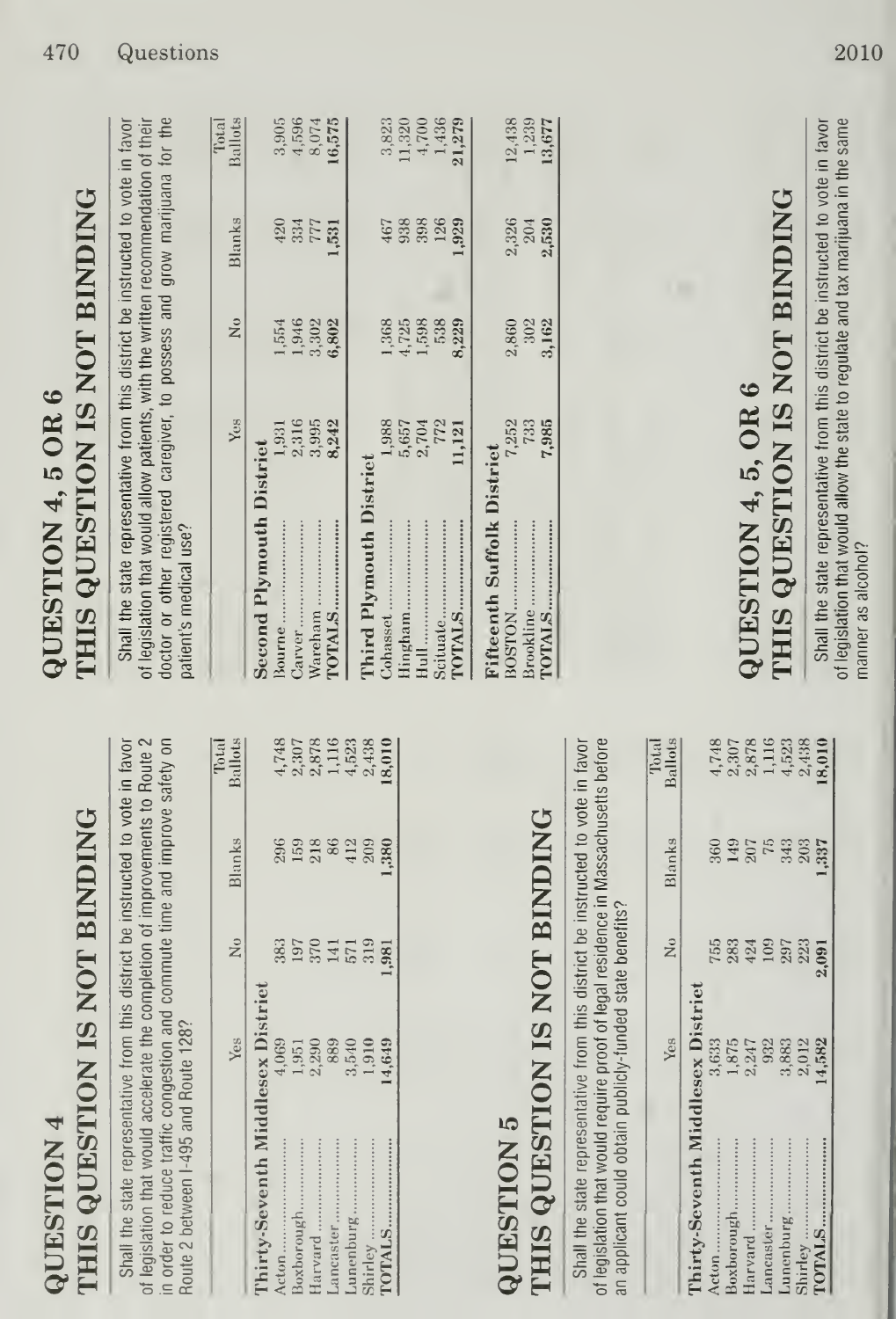|                         |                      |                                                     |                                          |                                        | Yes                   | $\tilde{\mathbf{z}}$ | Blanks        | <b>Ballots</b>         |
|-------------------------|----------------------|-----------------------------------------------------|------------------------------------------|----------------------------------------|-----------------------|----------------------|---------------|------------------------|
|                         |                      | N IS NOT BINDING                                    |                                          | Barnstable, Dukes & Nantucket District |                       |                      |               |                        |
|                         |                      |                                                     |                                          | Aquinnah                               | 145                   | 59                   |               |                        |
|                         |                      | e from this district be instructed to vote in favor |                                          | Chilmark                               | 353                   | 163                  | 64            | 220<br>580             |
|                         |                      | it public officials and employees from being reim-  |                                          | Edgartown                              |                       | 571                  | 307           | 1,966<br>7,317         |
|                         |                      | enses from both public and campaign funds?          |                                          | Palmouth                               | $\frac{1,088}{3,855}$ | 2,364                | 0.98          |                        |
|                         |                      |                                                     |                                          | Gosnold                                | 44                    | $20\,$               |               | 68                     |
|                         |                      |                                                     | Total                                    | Nantucket                              | 3,051                 | 1,382                | 405           | 4,838                  |
| Yes                     | $\tilde{z}$          | Blanks                                              | <b>Ballots</b>                           | Oak Bluffs                             | 1,224                 | 659                  | 262           | 2,145                  |
| $\overline{\mathbf{c}}$ |                      |                                                     |                                          | l'isbury                               | $\frac{1,225}{1,011}$ | 556                  | 222<br>209    | $2,003$<br>$1,545$     |
|                         | 550                  | 435                                                 |                                          | West Tisbury                           |                       | 325                  |               |                        |
| 2,320<br>2,627          |                      | 343                                                 | $3,745$<br>$3,745$                       | <b>TOTALS</b>                          | 1,996                 | 6,099                | 2,587         | 20,682                 |
| 767                     | 775<br>249<br>266    | 146                                                 |                                          |                                        |                       |                      |               |                        |
| 922                     |                      | 185                                                 |                                          | First Franklin District                |                       |                      |               |                        |
| 3,173                   | 1,154                | 603                                                 | $\frac{1,162}{1,373}$                    | Belchertown                            | 1,479                 | 797                  | 228           | 2,504                  |
| 9,809                   | 2,994                | 1,712                                               | 14,515                                   | Chesterfield                           | 318                   | 167                  | <b>SO</b>     | 535                    |
|                         |                      |                                                     |                                          | $\mathbb{C}$ onway                     | 619                   | 273                  |               | 986                    |
|                         |                      |                                                     |                                          | Deerfield                              | 1,317                 | 736                  |               | 2,221                  |
|                         |                      |                                                     |                                          | Goshen                                 | 282                   | 151                  |               | 468                    |
|                         |                      |                                                     |                                          | Huntington                             | 507                   | 284                  | 38346         | 837                    |
|                         |                      |                                                     |                                          | Leverett                               | 712                   | 205                  | $\mathbf{81}$ | 998                    |
|                         |                      |                                                     |                                          | Montague                               | 1,887                 | 909                  | 238           | 3,034                  |
|                         |                      |                                                     |                                          | New Salem                              | 267                   | 150                  |               | 470                    |
|                         |                      |                                                     |                                          | Pelham                                 | 502                   | 128                  | 53            | 719                    |
|                         |                      | NIS NOT BINDING                                     |                                          | Shutesbury                             | 642                   | 210                  | 33.5          | 916                    |
|                         |                      |                                                     |                                          | Sunderland                             | 814                   | 422                  |               | 1,320                  |
|                         |                      | e from this district be instructed to vote in favor |                                          | Wendell                                | 334                   | $\overline{71}$      |               | 428                    |
|                         |                      |                                                     |                                          | Whately                                | 487                   | 239                  |               | 780                    |
|                         |                      | d Jessica's Law by establishing strict mandatory    |                                          | Williamsburg                           | 811                   | 322                  | 118           | 1,251                  |
|                         |                      | and preventing the use of alternative non-manda-    |                                          | Worthington.                           | 381                   | 165                  | $\frac{1}{3}$ | 583                    |
| fenses?                 |                      |                                                     |                                          | <b>FOTALS.</b>                         | 11,359                | 5,229                | 462           | 18,050                 |
|                         |                      |                                                     | Total                                    | <b>Third Hampshire District</b>        |                       |                      |               |                        |
| Yes                     | $\tilde{\mathbf{z}}$ | Blanks                                              | <b>Ballots</b>                           | Amherst                                | 5,300                 | 1,834                | 825           |                        |
| $\ddot{\mathbf{c}}$     |                      |                                                     |                                          | Granby                                 | 1,575                 | 1,239<br>3,073       | 240           | 7,959<br>3,054         |
| 2,428                   | 449                  | 428                                                 |                                          | <b>TOTALS</b>                          | 6,875                 |                      | 065           | 11,013                 |
| 2,843                   | 552                  | 350                                                 | $3,745$<br>$3,745$<br>$1,373$<br>$1,373$ |                                        |                       |                      |               |                        |
| 822                     | 194                  | 146                                                 |                                          | <b>Chirteenth Middlesex District</b>   |                       |                      |               |                        |
| 979                     | 209                  | 185                                                 |                                          | .incoln                                | 1,719                 | 881                  | 265<br>761    | 2,865<br>8,328         |
| 3,546                   | 769                  | 615                                                 |                                          | Sudbury                                | 4,529                 | 3,038                |               |                        |
| 10,618                  | 2,173                | 1,724                                               | $4,930$<br>14,515                        | Wayland                                | 3,611<br>9,859        | 2,085<br>6,004       |               |                        |
|                         |                      |                                                     |                                          |                                        |                       |                      | 688<br>1,714  | $\frac{6,384}{17,577}$ |

Shall the state representativ of legislation that would amen sentencing for all sex offenses tory sentencing in child rape or

**THIS QUESTIO QUESTION 5** 

**Eighth Worcester Distr** 

Douglas ........................... Dudley.........................

Oxford............................ Uxbridge........................

Webster...................... 

2010

Shall the state representativ of legislation that would prohib bursed for the same travel exp

**THIS QUESTIO** 

**QUESTION 4** 

**Eighth Worcester Distr** 

Douglas ........................ Dudley.............................. Uxbridge.......................

Oxford...............................

Webster...................... 

Total

Questions 471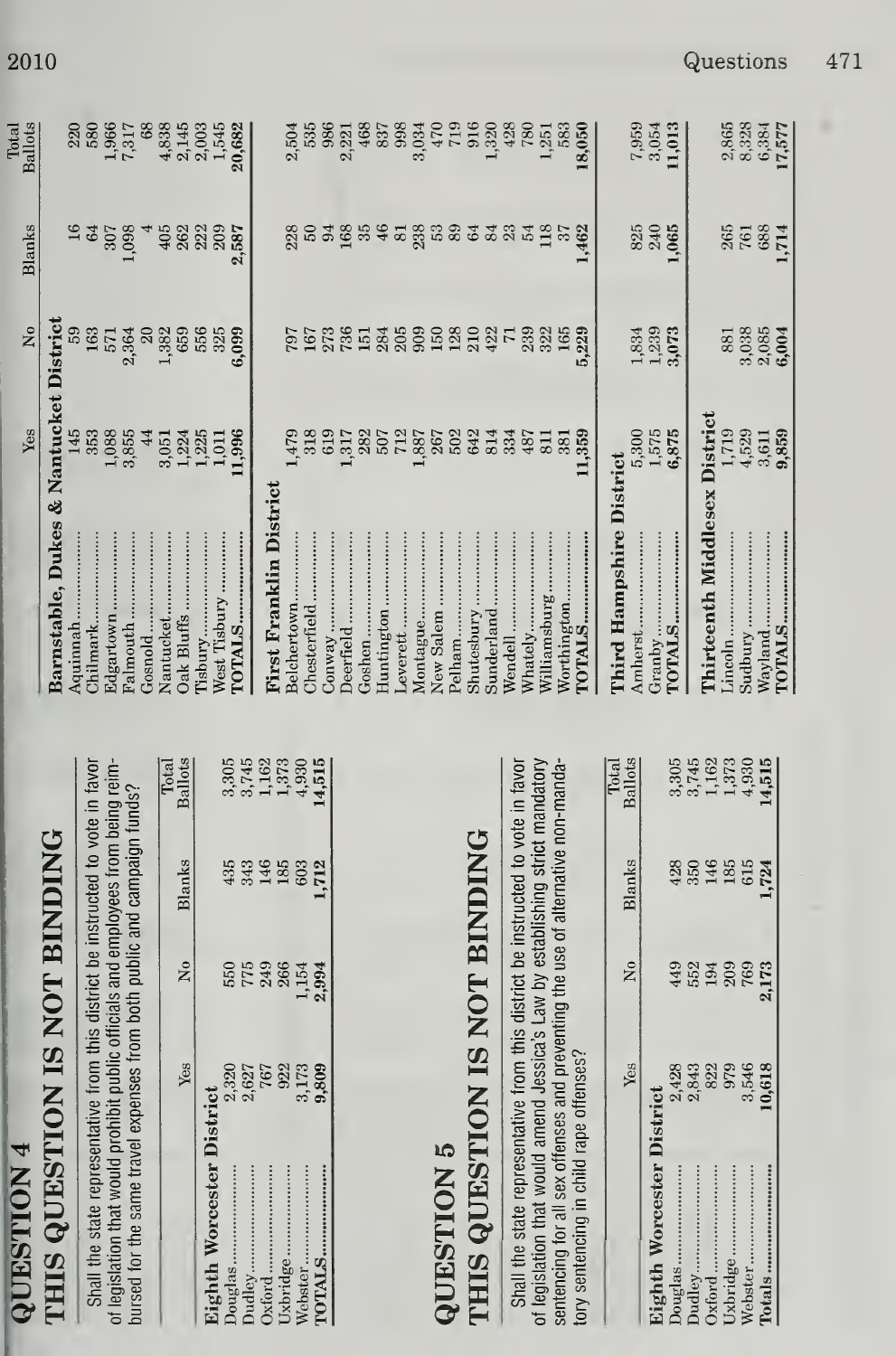| Aggregate<br>of Votes<br>Barnstable.<br><b>Berkshire</b><br>Bristol<br>Dukes. | Democratic Primary - December 8, 2009<br>$7,891$<br>$7,895$<br>$7,895$<br>$7,766$<br>$1,766$<br>әщлләшо§ јо<br>Nichael E. Capuano | 25.63%<br>20.65%<br>20.62%<br>20.72%<br>$\%$                                          | рлојрәјү јо<br>13,847<br>18,018<br>19,489<br>19,4215<br>19,5315<br>Martha Coakley | $\%$<br>$\begin{array}{l} 44.98\% \\ 61.10\% \\ 45.06\% \\ 45.85\% \\ 48.69\% \end{array}$ | of Brookline<br><b>Alan A. Khazei</b>                                   | %<br>$\begin{array}{l} 16.87\% \\ 13.20\% \\ 13.31\% \\ 12.63\% \\ 12.98\% \end{array}$ | uo1səM 10<br>2742148<br>2842148<br>28428<br>Stephen G. Pagliuca | %<br>$\begin{array}{c} 12.18\% \\ 4.91\% \\ 20.81\% \\ 8.50\% \\ 13.38\% \end{array}$ | <b>STALLO IIA</b><br>90845<br>175 | $\%$<br>0.16%<br>0.07%<br>0.07%<br>0.000<br>0.000 | 32854<br>Blanks | $\%$<br>888888<br>00001148<br>00000          | Total Votes Cast<br>30,784<br>1238,785<br>139,8725<br>72,387                      |
|-------------------------------------------------------------------------------|-----------------------------------------------------------------------------------------------------------------------------------|---------------------------------------------------------------------------------------|-----------------------------------------------------------------------------------|--------------------------------------------------------------------------------------------|-------------------------------------------------------------------------|-----------------------------------------------------------------------------------------|-----------------------------------------------------------------|---------------------------------------------------------------------------------------|-----------------------------------|---------------------------------------------------|-----------------|----------------------------------------------|-----------------------------------------------------------------------------------|
| Nantucket<br>Franklin.                                                        | 1050<br>159542<br>159242<br>1988                                                                                                  | $\begin{array}{l} 35.91\% \\ 37.38\% \\ 23.38\% \\ 37.39.81\% \\ 29.55\% \end{array}$ | 44551479<br>145575479<br>44557479                                                 | 49.09%<br>50.94%<br>44.42%<br>45.42%                                                       | $\begin{array}{c} 612 \\ 1,723 \\ 1,333 \\ 1,933 \\ 144 \\ \end{array}$ | $7.08\%$<br>$6.13\%$<br>$6.07\%$<br>$6.032\%$<br>$6.032\%$                              | 676<br>53526<br>5326<br>511<br>504                              | $\begin{array}{l} 7.82\% \\ 19.00\% \\ 9.24\% \\ 9.16\% \\ 11.06\% \end{array}$       | 10492                             | 0.01%<br>0.37%<br>0.0121%<br>0.011%               | 8824<br>Ĵ.      |                                              | $\begin{array}{c} 8,646 \\ 28,183 \\ 16,512 \\ 195,392 \\ 195,394 \\ \end{array}$ |
| Worcester<br>Plymouth<br>Suffolk<br>Norfolk.                                  | 20,378<br>20,171<br>27,414<br>14,444                                                                                              | $\begin{array}{l} 23.80\% \\ 22.60\% \\ 23.93\% \\ 33.11\% \end{array}$               | 40,864<br>23,072<br>26,101<br>31,237                                              | $\begin{array}{l} 47.73\% \\ 51.28\% \\ 37.06\% \\ 49.99\% \end{array}$                    | 13,802<br>13,972<br>19,9770<br>19,9770                                  | $\begin{array}{l} 16.12\% \\ 11.68\% \\ 14.16\% \\ 10.83\% \end{array}$                 | 053488<br>053488<br>065788                                      | $11.75\%$<br>$14.05\%$<br>$9.30\%$<br>$15.66\%$                                       | 5321                              | 0.41%<br>0.20%<br>0.43%<br>0.26%                  | ತ್ತಿತ್ವಾ        | $0.19\%$<br>$0.13\%$<br>$0.13\%$<br>$0.15\%$ | 85,615<br>44,996<br>70,428<br>62,492                                              |
|                                                                               | 185,157                                                                                                                           | 27.68%                                                                                | 311,548                                                                           | 46.57%                                                                                     | 89,294                                                                  | 13.35%                                                                                  | 80,217                                                          | $11.99\%$                                                                             | 1,800                             | $0.27\%$                                          | 910             | 0.14%                                        | 668,926                                                                           |

| Total Votes Cast                    | $12.497$<br>$1.2624$<br>$1.3245$<br>$1.495$<br>$20.556$                                                                                                                                                                                                                                                                                                                      |
|-------------------------------------|------------------------------------------------------------------------------------------------------------------------------------------------------------------------------------------------------------------------------------------------------------------------------------------------------------------------------------------------------------------------------|
|                                     | 8<br>8 34%<br>0 34%<br>0 3030 0<br>0 3030 0<br>0 3030 0                                                                                                                                                                                                                                                                                                                      |
| Blanks                              | ಐ ಐ ೧ ∞ ೫                                                                                                                                                                                                                                                                                                                                                                    |
|                                     |                                                                                                                                                                                                                                                                                                                                                                              |
| eradiO ilA                          | 624624                                                                                                                                                                                                                                                                                                                                                                       |
|                                     | $\begin{array}{r} \text{9\textwidth} \\ 10.376 \\ \text{10.376} \\ \text{21.38} \\ \text{32.39} \\ \text{43.30} \\ \text{54.30} \\ \text{65.30} \\ \text{7.31} \\ \text{8.32} \\ \text{9.33} \\ \text{10.33} \\ \text{11.33} \\ \text{12.33} \\ \text{13.33} \\ \text{14.33} \\ \text{15.33} \\ \text{16.33} \\ \text{17.33} \\ \text{18.33} \\ \text{19.33} \\ \text{19.33$ |
| <b>Amqxn</b><br>Jack E. Robinson of | 967<br>284 132<br>1.132                                                                                                                                                                                                                                                                                                                                                      |
|                                     | $\begin{array}{r l} \hline \text{1.40\%} \\ \hline 91.40\% \\ 73.93\% \\ 89.3121\% \\ 89.121\% \\ \hline \end{array}$                                                                                                                                                                                                                                                        |
| Wrentham<br>Scott P. Brown of       | 1422<br>0.1928<br>0.19238<br>18.238                                                                                                                                                                                                                                                                                                                                          |
| ggregate<br>Votes                   | おとせののおやりやりはっかりしんしゃ やりしゃしんしゃ                                                                                                                                                                                                                                                                                                                                                  |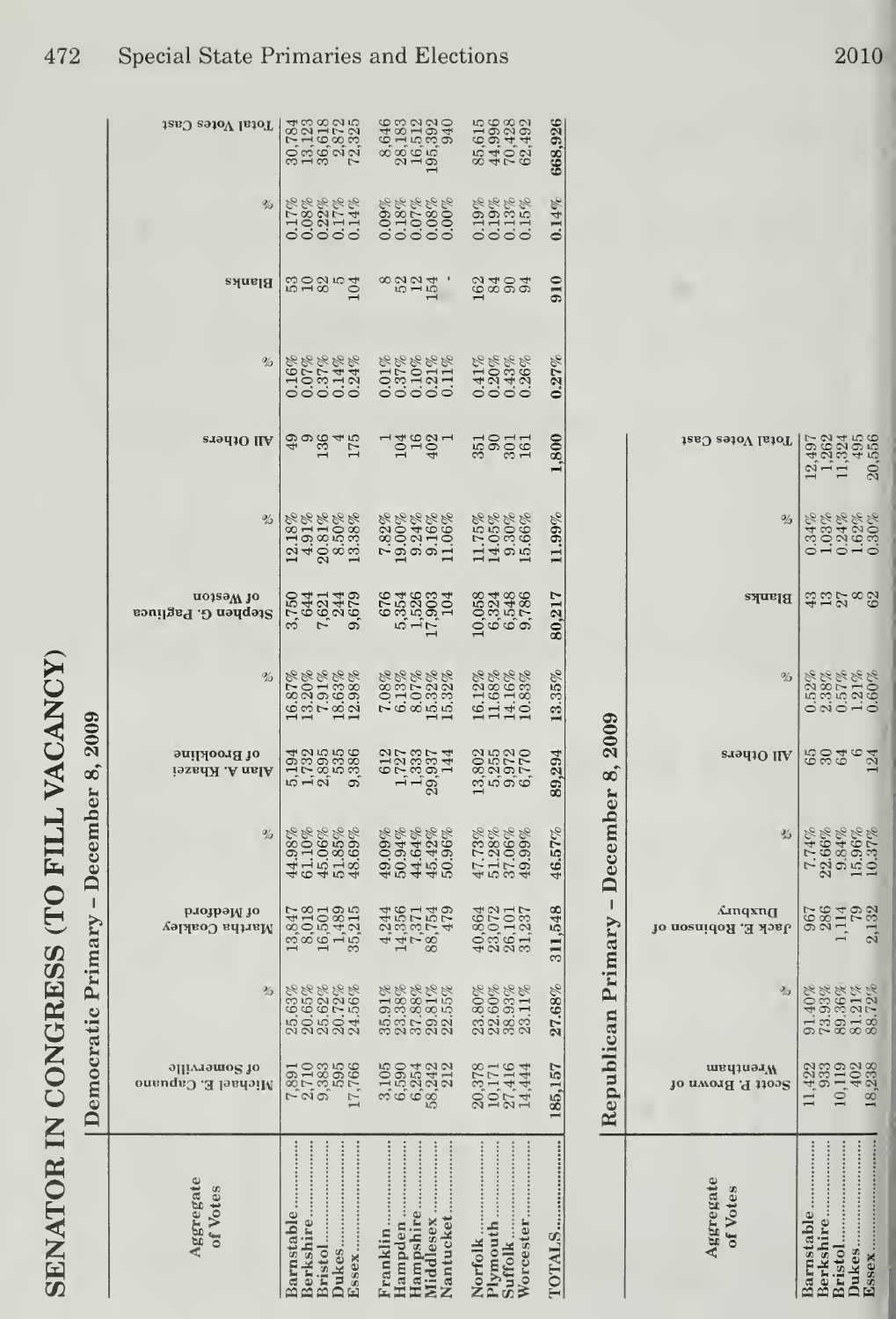| Franklin<br>Hampden<br>Hampshire<br>Middlesex.<br>Nantucket        | 751<br>5,921<br>5,556<br>5,400<br>33,428                                        | $\begin{array}{l} 74.28\% \\ 76.41\% \\ 75.53\% \\ 75.31\% \\ 99.31\% \\ 73.40\% \end{array}$ | 1723023                                                                          | $\begin{array}{l} 24.04\% \\ 24.21\% \\ 23.35\% \\ 24.58\% \\ 25.368\% \\ 24.58\% \end{array}$ | 48480                                    | 0.40%<br>0.10%<br>0.68%<br>1.68%<br>1.68%                 | 2398-                 | 128%<br>0.28%<br>0.014%<br>0.014%                                   | $1,88887$<br>$1,89888$<br>$1,79898$<br>$1,8988$<br>$1,898$         |                                                                     |                                                                                 |
|--------------------------------------------------------------------|---------------------------------------------------------------------------------|-----------------------------------------------------------------------------------------------|----------------------------------------------------------------------------------|------------------------------------------------------------------------------------------------|------------------------------------------|-----------------------------------------------------------|-----------------------|---------------------------------------------------------------------|--------------------------------------------------------------------|---------------------------------------------------------------------|---------------------------------------------------------------------------------|
| Norfolk<br>Plymouth<br>Suffolk<br>Worcester                        | 24,246<br>14,075<br>19,179<br>19,179                                            | $\begin{array}{l} 92.95\% \\ 87.51\% \\ 86.94\% \\ 88.47\% \end{array}$                       | 1,859<br>1,858<br>2,344                                                          | $\begin{array}{l} 6.21\% \\ 11.56\% \\ 12.38\% \\ 10.81\% \end{array}$                         | 23889                                    | 0.62%<br>0.58%<br>0.47%<br>0.48%                          | <b>35759</b>          | $0.22\%$<br>$0.35\%$<br>$0.21\%$<br>$0.23\%$                        | $\begin{array}{c} 26,085 \\ 16,084 \\ 6,513 \\ 61,678 \end{array}$ |                                                                     |                                                                                 |
| <b>TOTALS</b>                                                      | 146,057                                                                         | 88.52%                                                                                        | 17,344                                                                           | $10.51\%$                                                                                      | 1,139                                    | 0.69%                                                     | 467                   | 0.28%                                                               | 165,007                                                            |                                                                     |                                                                                 |
|                                                                    |                                                                                 |                                                                                               | State Election - January 19, 2010                                                |                                                                                                |                                          |                                                           |                       |                                                                     |                                                                    |                                                                     |                                                                                 |
| Aggregate<br>of Votes                                              | Republican<br>of Wrentham<br>Scott P. Brown                                     | %                                                                                             | Democratic<br>рлотрә $\mathbf H$ то<br>Martha Coakley                            | %                                                                                              | Liberty<br>of Dedham<br>Yosebµ ™ Kennedy | $\%$                                                      | All Others            | $\%$                                                                | Blanks                                                             | %                                                                   | Total Votes Cast                                                                |
| <b>Barnstable</b><br><b>Berkshire</b><br>Bristol<br>Dukes<br>Essex | $\begin{array}{c} 60.032 \\ 13.826 \\ 13.826 \\ 93.846 \\ 143.969 \end{array}$  | $\begin{array}{l} 57.34\% \\ 50.48\% \\ 30.73\% \\ 54.48\% \\ 54.46\% \end{array}$            | $\begin{array}{l} 43,652\\ 29,869\\ 72,392\\ 74,302\\ 108,430 \end{array}$       | $\begin{array}{c} 41.69\% \\ 68.47\% \\ 43.00\% \\ 64.15\% \\ 64.15\% \end{array}$             | 003300330<br>00350330<br>003503030       | 0.86%<br>0.02%<br>0.11.20%<br>0.91%                       | జా తిం <u>ద్</u><br>జ |                                                                     | angra                                                              | %%%%%%<br>%%%%%%%%<br>%%%%%%%%                                      | $\begin{array}{c} 104,703 \\ 43,625 \\ 168,356 \\ 7,673 \\ 255,004 \end{array}$ |
| Franklin<br>Hampshire<br>Middlesex<br>Nantucket<br>Hampden         | $\begin{array}{c} 71,697 \\ 21,112 \\ 259,927 \\ 2,032 \\ \end{array}$<br>9,908 | $\begin{array}{l} 35.69\% \\ 54.45\% \\ 54.25\% \\ 47.37\% \\ 47.96\% \end{array}$            | $\begin{array}{c} 17,382 \\ 57,890 \\ 54,808 \\ 283,595 \\ 2,141 \\ \end{array}$ | $\begin{array}{l} 62.61\% \\ 43.97\% \\ 61.41\% \\ 51.68\% \\ 50.53\% \end{array}$             | 1961988<br>196198<br>19708               | 162%<br>049%%<br>149%%                                    | 83254                 |                                                                     | 4828 <sub>0</sub>                                                  |                                                                     | $\begin{array}{c} 27,763\\ 131,672\\ 56,680\\ 548,756\\ 4,237 \end{array}$      |
| Plymouth<br>Worcester<br>Suffolk<br>Norfolk                        | $\begin{array}{c} 150,890 \\ 120,971 \\ 57,461 \\ 160,409 \end{array}$          | $\begin{array}{l} 55.14\% \\ 62.87\% \\ 32.73\% \\ 60.84\% \end{array}$                       | $\begin{array}{c} 120,198 \\ 69,615 \\ 116,038 \\ 99,929 \end{array}$            | $\begin{array}{l} 43.93\% \\ 36.18\% \\ 66.09\% \\ 37.90\% \end{array}$                        | 2,363<br>2,503<br>2,505<br>3,095         | $\begin{array}{l} 0.83\% \\ 0.83\% \\ 1.17\% \end{array}$ | $\frac{45}{28}$       | $\begin{array}{c} 0.05\% \\ 0.05\% \\ 0.10\% \\ 0.03\% \end{array}$ | 885g                                                               | $\begin{array}{c} 0.05\% \\ 0.07\% \\ 0.04\% \\ 0.05\% \end{array}$ | 273,629<br>192,405<br>175,564<br>263,660                                        |
| <b>TOTALS</b>                                                      | 1,168,178                                                                       |                                                                                               | 51.83% 1,060,861                                                                 | $47.07\%$                                                                                      | 22,388                                   | $0.99\%$                                                  | 1,155                 | 0.05%                                                               | 1,145                                                              | $0.05\%$                                                            | 2,253,727                                                                       |
|                                                                    |                                                                                 |                                                                                               |                                                                                  |                                                                                                |                                          |                                                           |                       |                                                                     |                                                                    |                                                                     |                                                                                 |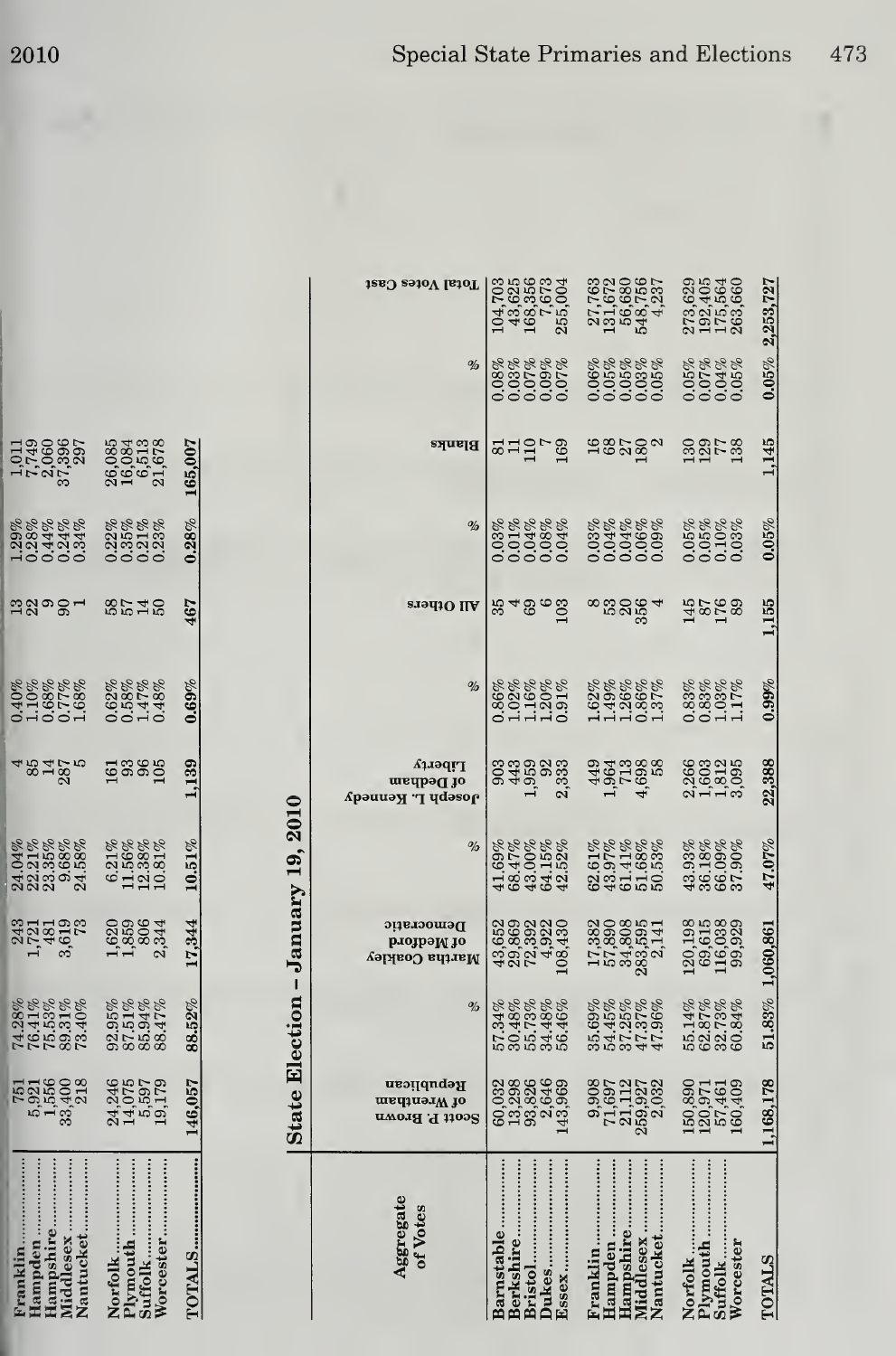| 2009                                  | Total Votes Cast                             | 658745115                                             | 352756<br>352756                                                                   | 1740<br>1405<br>1528<br>1528                                       | 12,497 | $28 - 58$                                                             | 825343                                                   | 388                      |
|---------------------------------------|----------------------------------------------|-------------------------------------------------------|------------------------------------------------------------------------------------|--------------------------------------------------------------------|--------|-----------------------------------------------------------------------|----------------------------------------------------------|--------------------------|
| December 8,                           | Blanks                                       | G<br>$\overline{\mathcal{A}}$<br>л,<br>$\Box$         | $\sqrt{2}$                                                                         | .01110                                                             | 43     |                                                                       |                                                          |                          |
| $\begin{array}{c} \hline \end{array}$ | eradio IIA                                   | 40400'                                                | $\omega\overline{\omega}$ r 400                                                    | $\cdot$ $\cdot$ $\circ$<br>$\overline{4}$                          | 65     |                                                                       |                                                          |                          |
|                                       | Amqxn∏ jo<br>Jack E. Robinson                | 874887                                                | sidades                                                                            | $25 - 29$                                                          | 967    | $\Gamma$ 00000                                                        | ----<br>$\overline{\Omega}$                              | $\omega$ 44              |
| Republican Primary                    | of Wrentham<br>Scott P. Brown                | 2,437<br>867<br>1,015<br>1,017                        | 3825652<br>387565                                                                  | 1,079<br>$\begin{array}{c} 46 \\ 34 \\ 380 \end{array}$            | 11,422 | おちはぬほ                                                                 | 68282                                                    | 2234                     |
|                                       | Total Votes Cast                             |                                                       | $\begin{array}{c} 1.055 \\ 5.206 \\ 1.466 \\ 1.11 \\ 1.1 \end{array}$              | $\begin{array}{c} 735 \\ 2,164 \\ 457 \\ 629 \\ 3,260 \end{array}$ | 30,784 | <b>1523511</b><br>152351                                              | 627<br>016748                                            | 103<br>200               |
|                                       | Blanks                                       | ာ<br>14<br>급                                          | $\sqrt{2}$                                                                         | . . ಇ ಅ<br>$\frac{1}{2}$                                           | 53     |                                                                       | $\sim$                                                   |                          |
| 2009                                  | erad10 IIA                                   | $\frac{1}{2}$ $\sim$ $\frac{1}{2}$                    | 128<br>4                                                                           | $\cdot$ $\infty$<br>$\frac{1}{4}$                                  | 49     |                                                                       |                                                          | $\cdot$ $\sim$           |
| December 8,                           | uojsa <sub>M</sub> jo<br>Stephen G. Pagliuca | <b>28511382</b><br>2851138                            | 255288                                                                             | ಇಂದಿ ಇವೆ<br>ಇಂದೇ ಕೆ                                                | 3,750  | 40820                                                                 | $4 - 32$<br>$\overline{51}$                              | 4 ಅಣ್ಣ                   |
|                                       | of Brookline<br>Alan A. Khazei               | 023057                                                | 8661382                                                                            | ggada                                                              | 5,194  | 35252                                                                 | $24 - 28$                                                | 127<br>2012              |
| mocratic Primary -                    | рлојрәју јо<br>Martha Coakley                | 2,171<br>1,0396<br>1,0397<br>1,137                    | $\begin{array}{c} 465 \\ 2378 \\ 249 \\ 136 \\ 613 \\ 733 \\ 813 \\ 9 \end{array}$ | 400216                                                             | 3,847  | 558884                                                                | 887588                                                   | 64<br>9342               |
| $\mathsf{a}$                          | of Somerville<br>Michael E. Capuano          | 312300<br>313500                                      | 222204<br>222202                                                                   | E62233                                                             | 7,891  | $\frac{1}{2}$ $\frac{3}{2}$ $\frac{3}{2}$ $\frac{3}{2}$ $\frac{3}{2}$ | 1475935                                                  | 242                      |
|                                       |                                              | Barnstable County<br>Barnstable<br>Brewster<br>Bourne | Orleans<br>Eastham<br>Falmouth<br>Harwich                                          | Sandwich<br>Provincetown<br>Wellfleet<br>Truro<br>Yarmouth         | TOTALS | Cheshire<br>Clarksburg<br><b>Berkshire County</b><br>Becket           | Egremont<br>Florida<br><b>Great Barrington</b><br>Dalton | Lanesborough<br>Hinsdale |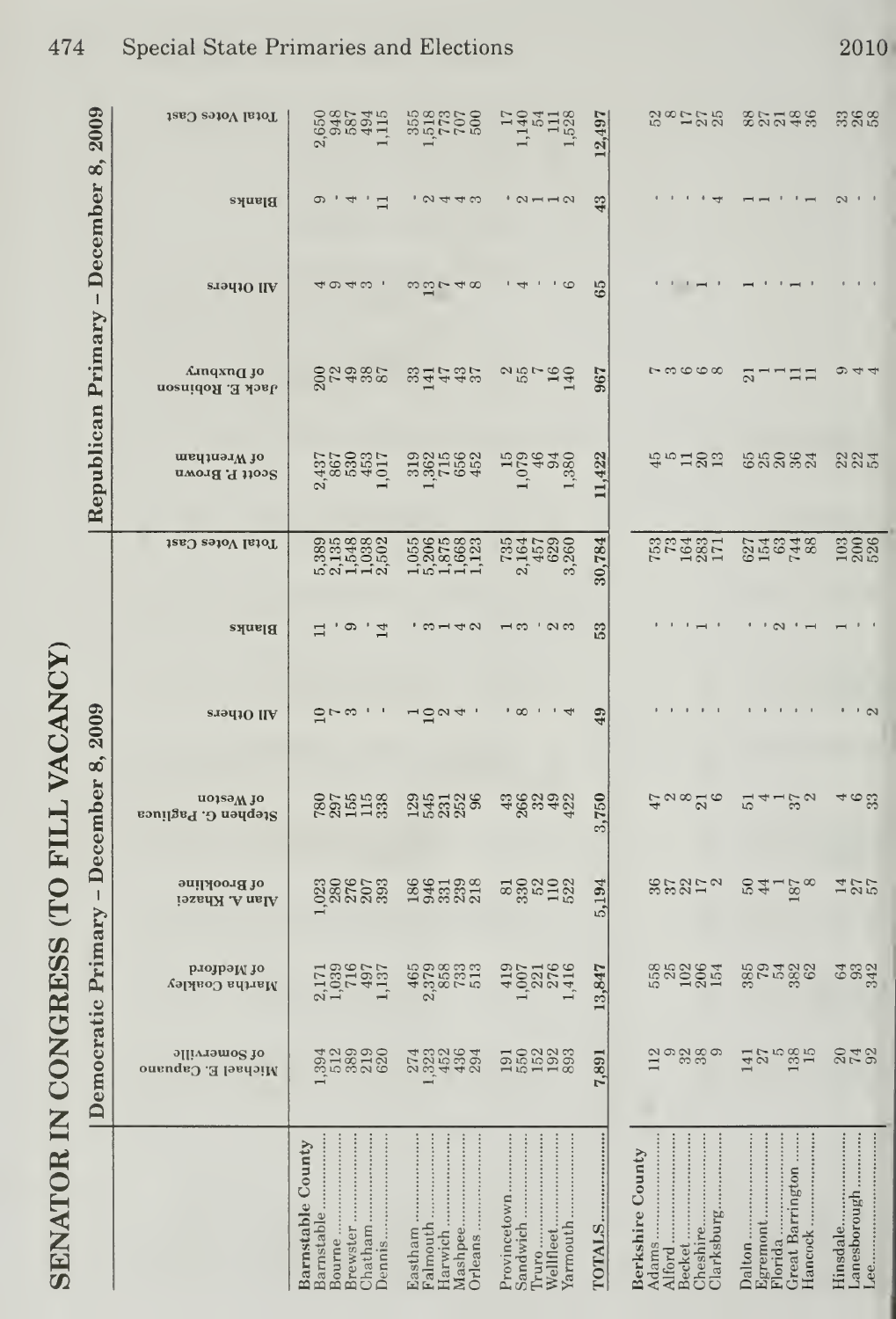| <u>ទី</u>         | ನಿ ಜನಿಯಲ್ಲಿ                                                               | $^{\circ}$ $^{34}_{32}$ $^{12}_{1}$            |                                                                         | 34                      | 262       | 88435                                                                             | <b>333335</b><br>198888                                    | 335357                                                    | 0000140<br>0000140                                                        | 1,324        |
|-------------------|---------------------------------------------------------------------------|------------------------------------------------|-------------------------------------------------------------------------|-------------------------|-----------|-----------------------------------------------------------------------------------|------------------------------------------------------------|-----------------------------------------------------------|---------------------------------------------------------------------------|--------------|
|                   |                                                                           |                                                |                                                                         |                         |           |                                                                                   |                                                            |                                                           |                                                                           | $\mathbb{Z}$ |
|                   |                                                                           |                                                |                                                                         |                         |           | ∞ာ∞∾+−                                                                            |                                                            |                                                           |                                                                           |              |
| <u>చ</u> చి       |                                                                           | $\alpha_{\rm p}^{\rm q}$ $\alpha_{\rm p}$      | $\frac{1}{2}$ $\frac{1}{2}$                                             |                         | 286       | 22252                                                                             | 54585                                                      | 526428                                                    | និងទីខ្លួន                                                                |              |
| $\frac{47}{10}$   | 10848                                                                     | 409000                                         | <b>226750</b>                                                           | 45                      | 933       | $\frac{33382}{2520}$                                                              | <b>Säässe</b>                                              | 658888                                                    | $274768$<br>$24768$                                                       | 10,119       |
| <b>768</b><br>154 |                                                                           | <b>222384</b><br>22384                         | <b>agger</b><br>28682                                                   | 1,250<br>105            | 3,123     | 3333899<br>233899<br>23399                                                        | 1,951<br>1,441<br>5,886<br>1,832<br>1,832                  | 5,855<br>5,475,936<br>5,475,948                           | $\begin{array}{c} 661 \\ 1,720 \\ 1,017 \\ 3,634 \\ 1,229 \\ \end{array}$ | 36,618       |
|                   |                                                                           |                                                |                                                                         |                         |           | ດ ທ                                                                               | $30 - 1$                                                   | 144                                                       | $2 - 2$                                                                   | 82           |
|                   |                                                                           |                                                |                                                                         |                         |           |                                                                                   | guo du po                                                  | <u>ஐ</u> ㅋㅋ '                                             | 16214                                                                     | 136          |
| $\frac{25}{6}$    | $1 - 45$                                                                  | $\frac{540000}{54000}$                         | $28 - 85$                                                               |                         |           | na a a a a<br>Ha a a a                                                            | 550 575<br>500 5750<br>500 5750                            | $1.48888$ $1.388004$<br>$1.4888$ $1.588004$<br>$1.588004$ |                                                                           | 7,621        |
| 180               | $-28.54$                                                                  | $69880 +$                                      | 58214                                                                   | 268                     | 732       | និងនឹង                                                                            | 88887<br>888887                                            | tong<br>Sangga                                            | $6522$<br>$-502$<br>$-12$                                                 | 2,895        |
| 435<br>72         | sangg<br>Sangg                                                            | $2,17488$<br>$2,17488$                         | 55355                                                                   | 795                     | .018      | $1,057$<br>$1,273$<br>$1,239$                                                     | 0278783<br>028783<br>02888                                 | $2,407$<br>$731$<br>$540$<br>$472$<br>$211$               | 8846852                                                                   | 16,501       |
| 116               |                                                                           | Jesse udsea. 88uud                             |                                                                         | 167<br>34               | 710<br>۵ï | 837588<br>83758                                                                   | <b>2288138</b>                                             | 882788<br>I                                               | 198613<br>198613                                                          | 383<br>ಧ     |
| Monterey          | New Marlborough<br>NORTH ADAMS<br>Mount Washington<br>0tis<br>New Ashford | Sandisfield<br>Richmond<br>PITTSFIELD<br>Savoy | West Stockbridge<br>Washington<br>Tyringham<br>Sheffield<br>Stockbridge | Williamstown<br>Windsor | TOTALS    | ATTLEBORO<br>Berkley<br>Dartmouth<br>Dighton<br>Acushnet<br><b>Bristol County</b> | Mansfield<br>Fairhaven<br>Freetown<br>FALL RIVER<br>Easton | Rehoboth<br>North Attleborough<br>Norton<br>NEW BEDFORD.  | TAUNTON<br>Westport<br>Somerset<br>Swansea<br>Seekonk                     | TOTALS       |

2010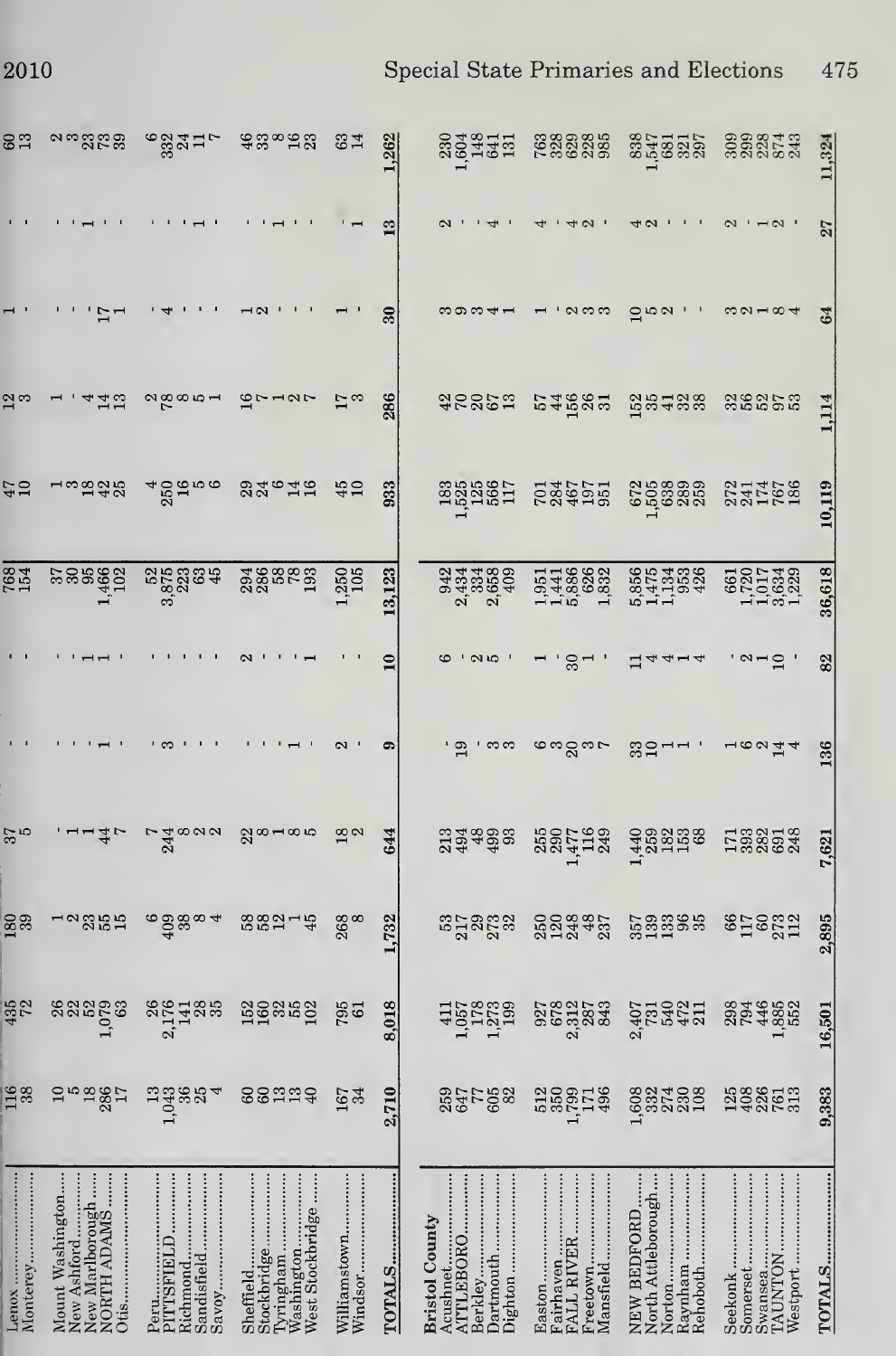| <b>FAIR AFF HEEL</b>          |
|-------------------------------|
| ֚֚֚֚֚֚֚֚֡֡֡֡֡֡֡֡֡             |
| <b>CEL CODELECTACIÓN PARA</b> |
| トイト・ドロ                        |

| 2009                                                 | Total Votes Cast<br>Blanks         | anggan<br>L                                                  | 169<br>64               | 495<br>8  | 501<br>$77467$<br>$465$<br>$\omega$ ro $\sim$ $\sim$                               | 120014<br>$\cdot$ $\circ$                             | 555988<br>555688<br>ωì<br>$\circ$                                                                                                                                                                                                                                                                                                                                                                                                                                                                                 | ದ ನದಿ ನದಿ<br>ದ ನದ ನದಿ ಕ<br>ದ ನದ ನದ  |
|------------------------------------------------------|------------------------------------|--------------------------------------------------------------|-------------------------|-----------|------------------------------------------------------------------------------------|-------------------------------------------------------|-------------------------------------------------------------------------------------------------------------------------------------------------------------------------------------------------------------------------------------------------------------------------------------------------------------------------------------------------------------------------------------------------------------------------------------------------------------------------------------------------------------------|-------------------------------------|
| December 8,<br>$\begin{array}{c} \hline \end{array}$ | <b>STOLIO</b> IIA                  |                                                              | ಣ                       | అ         | 100 T m 4                                                                          | ာ<br>$\overline{4}$                                   | $-\underline{\infty}$ $\infty$ $\infty$                                                                                                                                                                                                                                                                                                                                                                                                                                                                           | すり142                               |
|                                                      | Anqxng jo<br>Jack E. Robinson      | $1 - 7 - 2$                                                  | $\frac{4}{11}$          | 52        | records<br>Records                                                                 | 23878                                                 | 52234                                                                                                                                                                                                                                                                                                                                                                                                                                                                                                             | asanan                              |
| Republican Primary                                   | of Wrentham<br>Scott P. Brown      | 288095                                                       | <b>136</b>              | 402       |                                                                                    | 585228                                                | 4448525744857                                                                                                                                                                                                                                                                                                                                                                                                                                                                                                     | 256998                              |
|                                                      | Total Votes Cast                   | 3539923                                                      | 811                     | 872<br>ςi | 15207880<br>15447880<br>15447880                                                   | $7228\n3477\n3684\n884$                               | $4.874$<br>$4.975$<br>$4.728$<br>$4.305$<br>$4.308$                                                                                                                                                                                                                                                                                                                                                                                                                                                               | 78502388                            |
|                                                      | Blanks                             | $\sim$                                                       |                         | <b>LQ</b> | ் ம<br>$\sqrt{2}$                                                                  | LO                                                    |                                                                                                                                                                                                                                                                                                                                                                                                                                                                                                                   |                                     |
| 2009                                                 | and Others                         | , c1<br>$\mathbf{1}$                                         | $\mathcal{C}$           |           | $\omega$ 4 $\equiv$ 10 $\infty$                                                    | $n - 1$                                               | 1500                                                                                                                                                                                                                                                                                                                                                                                                                                                                                                              | ⊣ ಌ                                 |
| December 8,                                          | notessW to<br>Stephen G. Pagliuca  | $34 - 8$                                                     | 724                     | 244       | 204<br>4027<br>527<br>517<br>317                                                   | agges<br>dage                                         | 874<br>1596<br>177                                                                                                                                                                                                                                                                                                                                                                                                                                                                                                | ngagan<br>Rang                      |
| $\mathbf{I}$                                         | of Brookline<br>Alan A. Khazei     | nggang                                                       | 161                     | 535       | 1300054                                                                            | 3298PH                                                | $\begin{smallmatrix} 4 & 3 & 0 & 0 \\ 9 & 7 & 1 & 0 \\ 0 & 1 & 0 & 0 \\ 0 & 0 & 1 & 0 \\ 0 & 0 & 0 & 1 \end{smallmatrix}$                                                                                                                                                                                                                                                                                                                                                                                         | 262522                              |
| mocratic Primary                                     | рлојрају јо<br>Martha Coakley      | 333008                                                       | 415<br>247              | 489       | $\begin{array}{c} 771 \\ 1.577 \\ 2.148 \\ 371 \\ 1.229 \end{array}$               | 2292645                                               | 24302849<br>267826<br>267849                                                                                                                                                                                                                                                                                                                                                                                                                                                                                      |                                     |
| $\mathbf{p}_e$                                       | offiveryille<br>Michael E. Capuano | 1883 nr                                                      | 161                     | 595       | 383853<br>38955                                                                    | 825552                                                | 061<br>356<br>3502<br>317<br>317                                                                                                                                                                                                                                                                                                                                                                                                                                                                                  | 8817598<br>147599<br>14759          |
|                                                      |                                    | Dukes County<br>Aquinnah<br>Gosnold<br>Edgartown<br>Chilmark | West Tisbury<br>Tisbury | TOTALS    | <b>Essex County</b><br>Amesbury<br>Boxford<br>Danvers<br>Andover<br><b>BEVERLY</b> | <b>GLOUCESTER</b><br>Groveland<br>Georgetown<br>Essex | $\begin{minipage}{0.5\textwidth} \centering \begin{tabular}{ c c c } \hline \multicolumn{1}{ c }{\textbf{M}} & \multicolumn{1}{ c }{\textbf{M}} & \multicolumn{1}{ c }{\textbf{M}} & \multicolumn{1}{ c }{\textbf{M}} & \multicolumn{1}{ c }{\textbf{M}} & \multicolumn{1}{ c }{\textbf{M}} & \multicolumn{1}{ c }{\textbf{M}} & \multicolumn{1}{ c }{\textbf{M}} & \multicolumn{1}{ c }{\textbf{M}} & \multicolumn{1}{ c }{\textbf{M}} & \multicolumn{1$<br><b>HAVERHILL</b><br>LAWRENCE<br>ipswich<br>Lynnfield | Manchester-by-the-Sea<br>Marblehead |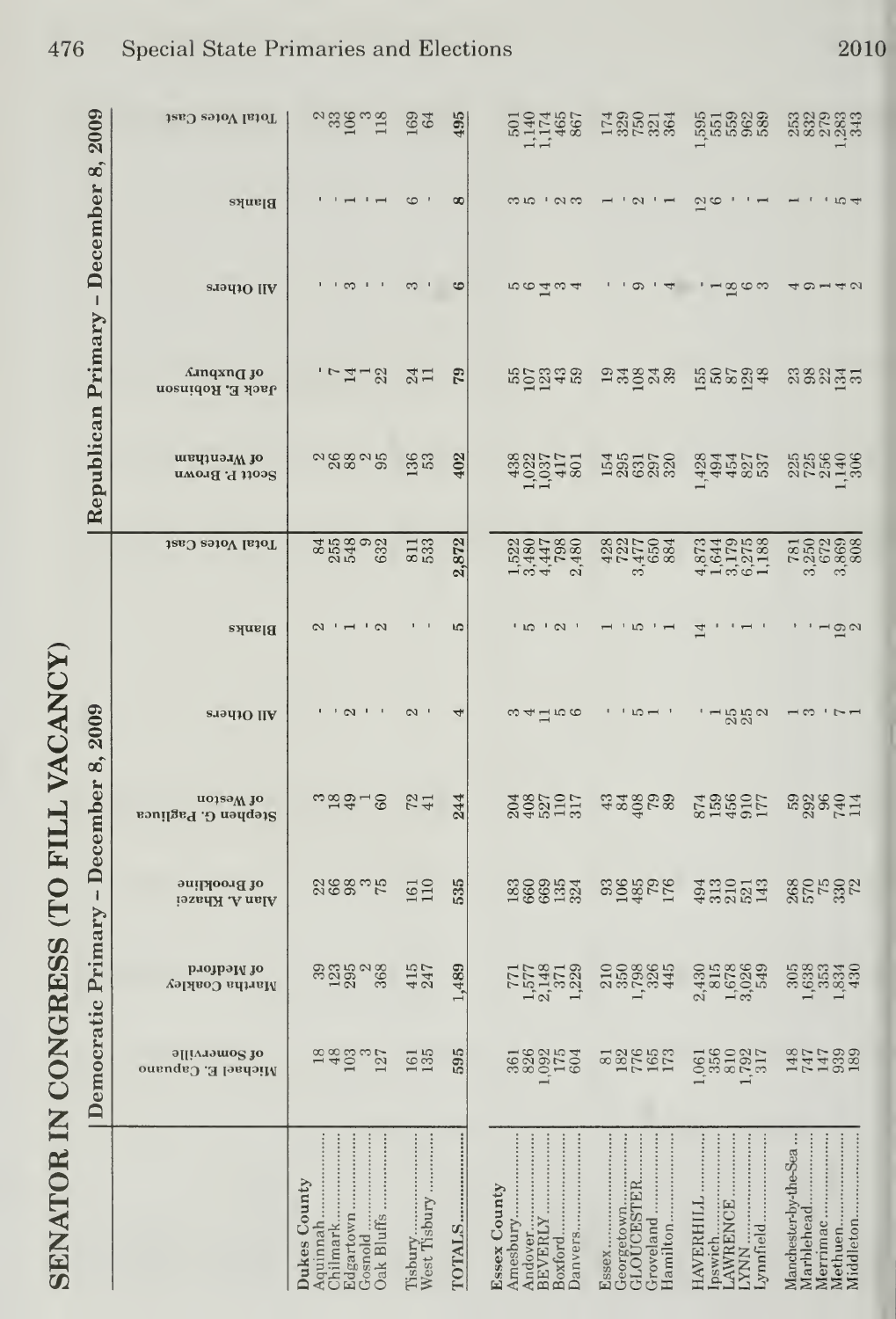|  | Special State Primaries and Elections | 477 |
|--|---------------------------------------|-----|
|  |                                       |     |

| 1,01       |    |         | 243                            | 751                     | 8,646                                    |                |           | 676                | 612                        | 4,244                              | 3,105                   | TOTALS                                                                          |
|------------|----|---------|--------------------------------|-------------------------|------------------------------------------|----------------|-----------|--------------------|----------------------------|------------------------------------|-------------------------|---------------------------------------------------------------------------------|
|            |    |         | 0                              | $\overline{27}$         | 203                                      |                |           | 23                 | 17                         | 67                                 | 65                      | Whately                                                                         |
| sasti      |    |         | $\infty$ 4 $\infty$ $\infty$ 4 | 21252                   | <b>23321171</b>                          |                |           | <b>Hagra</b>       | 24288                      | 31988                              | <b>EERE</b> 88          | Sunderland<br>Shutesbury<br>Wendell<br>Shelburne<br>Warwick                     |
| 22278      |    |         | $^{5}$ $^{6}$ $^{8}$ $^{10}$   | 68323                   | 1,033<br>1778<br>483<br>17               |                |           | <b>Sugge</b>       | 8222 <sub>8</sub>          | 4708324                            | 231228                  | Rowe<br>Montague<br>New Salem<br>Orange<br>Northfield                           |
| ದೆ ಜಿದ್ದರೂ |    |         | ຕ ຕ $\sim$ .                   | 15000                   | 432700                                   |                |           | 44472              | വ്ഷ്യം ,                   | 8854                               | 54894                   | Leyden<br>Leverett<br>Monroe<br>Hawley                                          |
| segnag     |    |         | 28404                          | $249$ n $\frac{49}{12}$ | $\frac{22}{360}$                         |                |           | araag              | 349880                     | <b>উন্ন</b> ন্ধ্ৰুট উপ্লুঞ্জ প্ৰ   |                         | Deerfield<br>Greenfield<br>Brving … … … …<br>Conway                             |
| នទូនងដូន   |    |         | 0000m-                         | gagna                   | 3288917<br>328871                        |                |           | 8529 <sub>00</sub> | 20202                      |                                    | E8838 BB852             | Bernardston<br>Buckland<br>Charlemont<br>Colrain<br>Franklin County<br>Ashfield |
| 20,556     | 62 | 124     | 2,132                          | 18,238                  | 72,325                                   | 104            | 175       | 679<br>တံ          | ,386<br>ය                  | 35,215                             | 17,766                  | TOTALS                                                                          |
| ashus      |    |         | ន័ಜವಲ                          | 33455                   | 233838                                   | $\frac{2}{12}$ |           | 25248              | 28458                      | $1,094$<br>$385$<br>$259$<br>$259$ | 33984                   | Wenham<br>Swampscott<br>West Newbury<br>Topsfield                               |
| 5001335    |    |         | 28295                          | <b>ELECCE</b><br>22222  | $1,229$<br>$4,713$<br>$4,713$<br>$3,179$ | ់ង<br>∞∾⊳      |           | 128845             | <b>BOL 3631</b><br>2756321 | 523004<br>53005324<br>53005        | <b>225523</b><br>225523 | Saugus<br>Rowley                                                                |
| 338888     |    | 2<br>ವಿ | 58485                          | <b>JP2883</b>           | 1500500<br>0000000<br>0000000            |                | $39 - 59$ |                    | 25385                      |                                    | 88585                   | Nahant<br>PEABODY<br>North Andover                                              |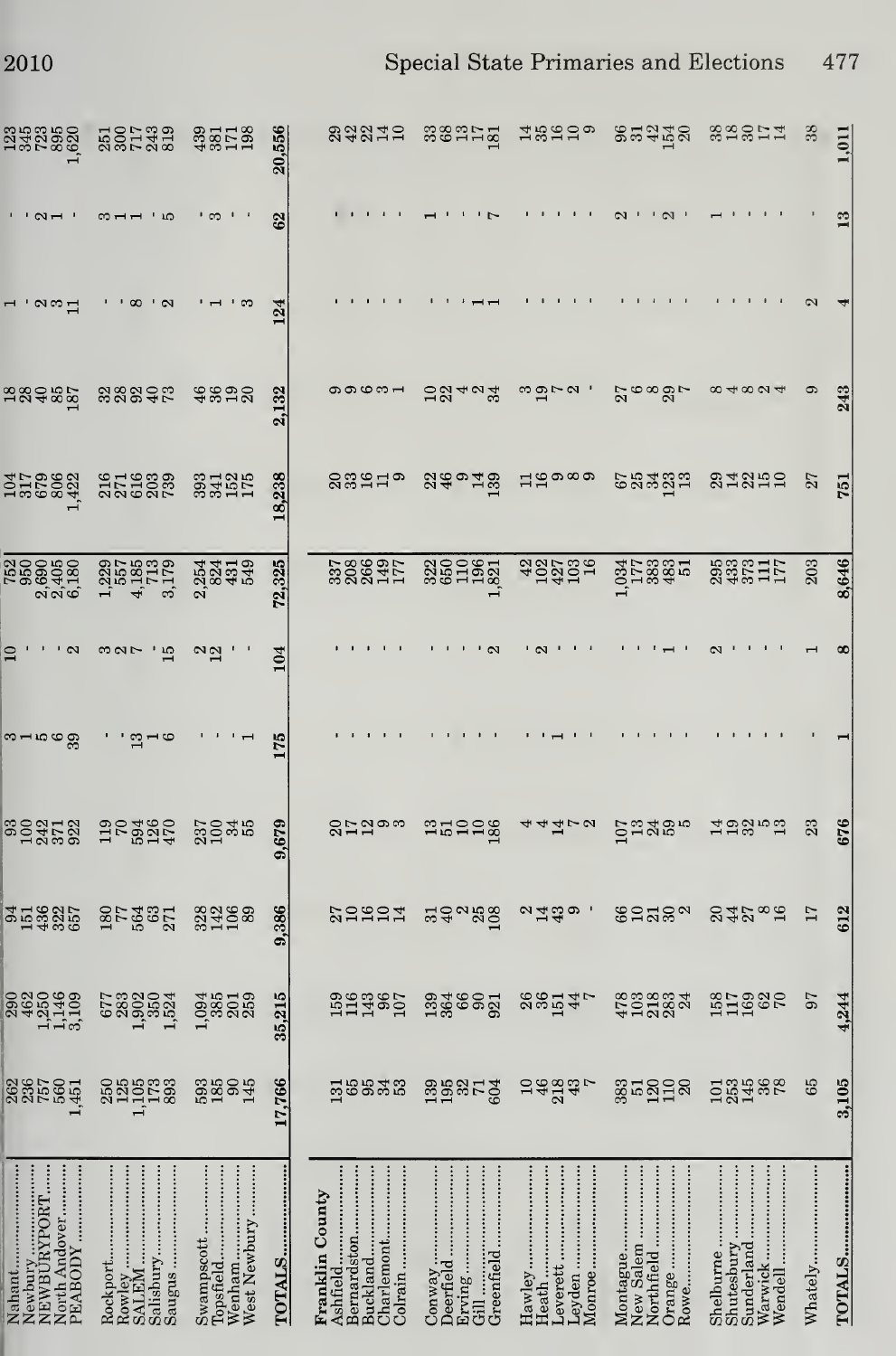| 2009                       | Total Votes Cast                           | <b>Septed</b><br>Septed                                                   | 235964                                                                   | 5031457                                                        |                                                                  | $\begin{array}{c}\n 300 \\  \hline\n 300 \\  \hline\n 50\n \end{array}$ | 7,749  |
|----------------------------|--------------------------------------------|---------------------------------------------------------------------------|--------------------------------------------------------------------------|----------------------------------------------------------------|------------------------------------------------------------------|-------------------------------------------------------------------------|--------|
| ထံ<br>December             | <b>Blanks</b>                              |                                                                           |                                                                          | $Q_1 + 1 + Q_2$                                                | $\cdot$ . $\circ$                                                | $\frac{1}{2}$ 00 $\frac{1}{2}$                                          | 22     |
| $\mathsf I$                | and Others                                 | ' လတ                                                                      | 'က                                                                       | $\sim$ $\infty$                                                | ⊣ ಌ ಸ                                                            | 'N rout                                                                 | 85     |
| Primary                    | £unqxn∏ jo<br>Jack E. Robinson             | 20248                                                                     |                                                                          | surig dere                                                     | 40040                                                            | $113$ 099                                                               | 1,721  |
| Republican                 | of Wrentham<br>Scott P. Brown              | <b>23525</b>                                                              | <b>2872523</b><br>282523                                                 | 381538                                                         | 88534                                                            | 3745<br>274                                                             | 5,921  |
|                            | Total Votes Cast                           | 2,078<br>2,882<br>2,083<br>4,                                             | $\begin{array}{r} 337 \\ 307 \\ 107 \\ 320 \\ 115 \\ 239 \\ \end{array}$ | $\begin{array}{c} 1.572 \\ 1.480 \\ 567 \\ 796 \\ \end{array}$ | $\begin{array}{c} 76 \\ 732 \\ 133 \\ 139 \\ \end{array}$        | $\frac{1,696}{2,270}$                                                   | 28,183 |
|                            | <b>Blanks</b>                              | $\sim$<br>. თ                                                             |                                                                          |                                                                | $^{24}$                                                          | 444                                                                     | 52     |
| 2009                       | <b>STALLO</b> IIA                          | 22                                                                        | 15                                                                       | 4ನ.                                                            | 148                                                              | 42                                                                      | 104    |
| December 8,                | noiseW io<br>Stephen G. Pagliuca           | 32428                                                                     | <b>218825</b>                                                            | <b>2225124</b>                                                 | $\frac{1}{2}$<br>$\frac{3}{2}$<br>$\frac{5}{2}$<br>$\frac{1}{2}$ | 323<br>361<br>201                                                       | 5,354  |
| $\mathbf{I}$               | of Brookline<br>Alan A. Khazei             | $25 - 25$                                                                 | 58825                                                                    | 158642                                                         | a zina e                                                         | 107<br>113<br>175                                                       | 1,727  |
| Primary                    | рлојрэју јо<br>Martha Coakley              | $1,36$<br>$1,36$<br>$-469$<br>$-2,169$                                    | 463<br>147<br>1,246<br>1,246                                             | <b>5011324</b> 300260<br>101254 300260                         |                                                                  | 8715<br>8155                                                            | 14,356 |
| mocratic<br>$\mathbf{p}_e$ | <b>9llivannog</b> 10<br>Michael E. Capuano | 450,000                                                                   |                                                                          | 3360150<br>3360150                                             | agaas                                                            | 383<br>563<br>288                                                       | 6,590  |
|                            |                                            | CHICOPEE<br>Hampden County<br>Chester<br>Agawam<br>Blandford<br>Brimfield | Holland<br>Hampden<br>HOLYOKE                                            | Longmeadow<br>Monson<br>Montgomery<br>Ludlow<br>Palmer         | SPRINGFIELD<br>Russell<br>Southwick                              | West Springfield<br>WESTFIELD<br>Wilbraham                              |        |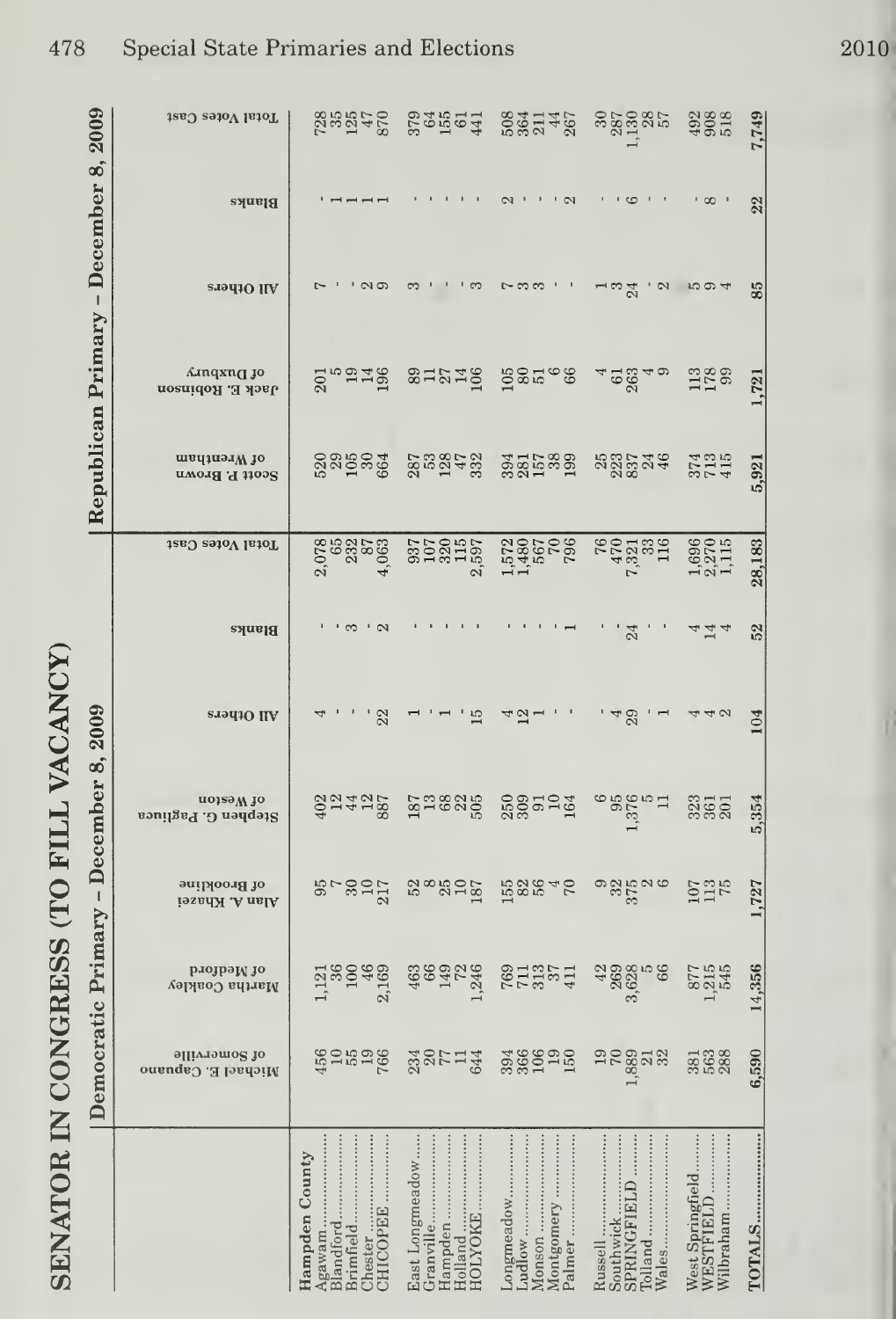$\,2010\,$ 

Special State Primaries and Elections 479

|                  | 198798                                                              | 25627                                                                                                                                                                                                                                                                                                                                                          | $\frac{967449}{27}$                                                                                                                                     | 35408                                                     | 2,060   | 335351                               | 453365<br>454365                                            | 37788                                           | 114 võe 12                                      |
|------------------|---------------------------------------------------------------------|----------------------------------------------------------------------------------------------------------------------------------------------------------------------------------------------------------------------------------------------------------------------------------------------------------------------------------------------------------------|---------------------------------------------------------------------------------------------------------------------------------------------------------|-----------------------------------------------------------|---------|--------------------------------------|-------------------------------------------------------------|-------------------------------------------------|-------------------------------------------------|
|                  |                                                                     |                                                                                                                                                                                                                                                                                                                                                                |                                                                                                                                                         |                                                           |         |                                      |                                                             | 10-1440                                         |                                                 |
|                  |                                                                     |                                                                                                                                                                                                                                                                                                                                                                |                                                                                                                                                         |                                                           |         |                                      | aadaw                                                       | $\mathbb{S}$ $\sqcap$ $\sqcap$ $\cong$ $\lceil$ |                                                 |
|                  | 389<br>389<br>51                                                    | 48755                                                                                                                                                                                                                                                                                                                                                          | $n25u - 8$                                                                                                                                              | 58244                                                     | 481     | 34128                                | <b>22512</b>                                                | 841288                                          | 18232                                           |
|                  | 882226                                                              | 889655                                                                                                                                                                                                                                                                                                                                                         | $\degree$ $\Xi$ $\degree$ $\Xi$ $\degree$ $\Xi$ $\degree$ $\degree$ $\Xi$ $\degree$ $\degree$ $\Xi$ $\degree$ $\degree$ $\Xi$ $\degree$ $\degree$ $\Xi$ |                                                           | 556     | 283388                               | 8883588<br>888358                                           | 43688888                                        | 222022                                          |
|                  | assaras agasar                                                      |                                                                                                                                                                                                                                                                                                                                                                | $4,6234,6231,6631,663$                                                                                                                                  | 385093                                                    | 16,512  | 090489575<br>0.45055<br>0.91556      | 144 252<br>144 2621<br>144 26                               |                                                 | 303888<br>303888<br>305058<br>50507             |
|                  |                                                                     |                                                                                                                                                                                                                                                                                                                                                                |                                                                                                                                                         | ' U                                                       | 12      |                                      |                                                             | $\frac{1}{20}$<br>$\circ$ $\dashv$              | ' လက္ပ္ထာ                                       |
|                  |                                                                     |                                                                                                                                                                                                                                                                                                                                                                |                                                                                                                                                         |                                                           | 16      |                                      | ro vidi L                                                   | $\infty$ $-1$                                   |                                                 |
|                  | $\frac{288660}{21}$                                                 | $^{\circ}$ $^{\circ}$ $^{\circ}$ $^{\circ}$ $^{\circ}$ $^{\circ}$ $^{\circ}$ $^{\circ}$ $^{\circ}$ $^{\circ}$ $^{\circ}$ $^{\circ}$ $^{\circ}$ $^{\circ}$ $^{\circ}$ $^{\circ}$ $^{\circ}$ $^{\circ}$ $^{\circ}$ $^{\circ}$ $^{\circ}$ $^{\circ}$ $^{\circ}$ $^{\circ}$ $^{\circ}$ $^{\circ}$ $^{\circ}$ $^{\circ}$ $^{\circ}$ $^{\circ}$ $^{\circ}$ $^{\circ$ | $\frac{83}{2}$ $\frac{83}{2}$ $\frac{83}{2}$ $\frac{15}{2}$ $\frac{19}{2}$                                                                              |                                                           | 526     | 87448                                | 1633553                                                     | <b>8001108</b> 88888888                         |                                                 |
|                  | ಕ್ಷಿಇಂಜನ                                                            | ngnaz                                                                                                                                                                                                                                                                                                                                                          | $\begin{array}{c}\n 3.3828 \\  \hline\n 2.388\n \end{array}$                                                                                            | 331772                                                    | 333     | <b>1588</b><br>1788<br>1788          | 80055488                                                    | 3386033<br>3386133                              |                                                 |
|                  | <b>687</b><br>0887<br>087<br>087<br>188                             | <b>E3322</b>                                                                                                                                                                                                                                                                                                                                                   | $3,049$<br>$3,049$<br>$3,049$<br>$3,040$                                                                                                                | ಜ್ಞಿ ಜೊತ್ತಿ                                               | .371    | 1530<br>1987<br>1988<br>1988         | $3013047$<br>$13001347$<br>$130017$<br>$150017$             | 5,166<br>5,332<br>5,332<br>5,565<br>1,565       | nada<br>153688<br>13368                         |
|                  | 6000400<br>600400<br>600                                            | <b>2000</b><br>2001 - 2011                                                                                                                                                                                                                                                                                                                                     | 1985288                                                                                                                                                 | 23522                                                     | 254     | 285523                               | 4580735                                                     | 5683888                                         | 659385                                          |
| Hampshire County | Easthampton<br>Cummington<br>Chesterfield<br>Amherst<br>Belchertown | Hadley<br>Huntington<br>Goshen                                                                                                                                                                                                                                                                                                                                 | Plainfield<br>Middlefield<br>NORTHAMPTON<br>South Hadley<br>Pelham                                                                                      | Westhampton<br>Southampton<br>Worthington<br>Williamsburg | TOTALS. | Ashland<br>Acton<br>Middlesex County | Boxborough<br>Belmont<br>Billerica<br>Burlington<br>Bedford | Concord<br>Chelmsford<br>CAMBRIDGE              | Holliston<br>Framingham<br>EVERETT<br>Dunstable |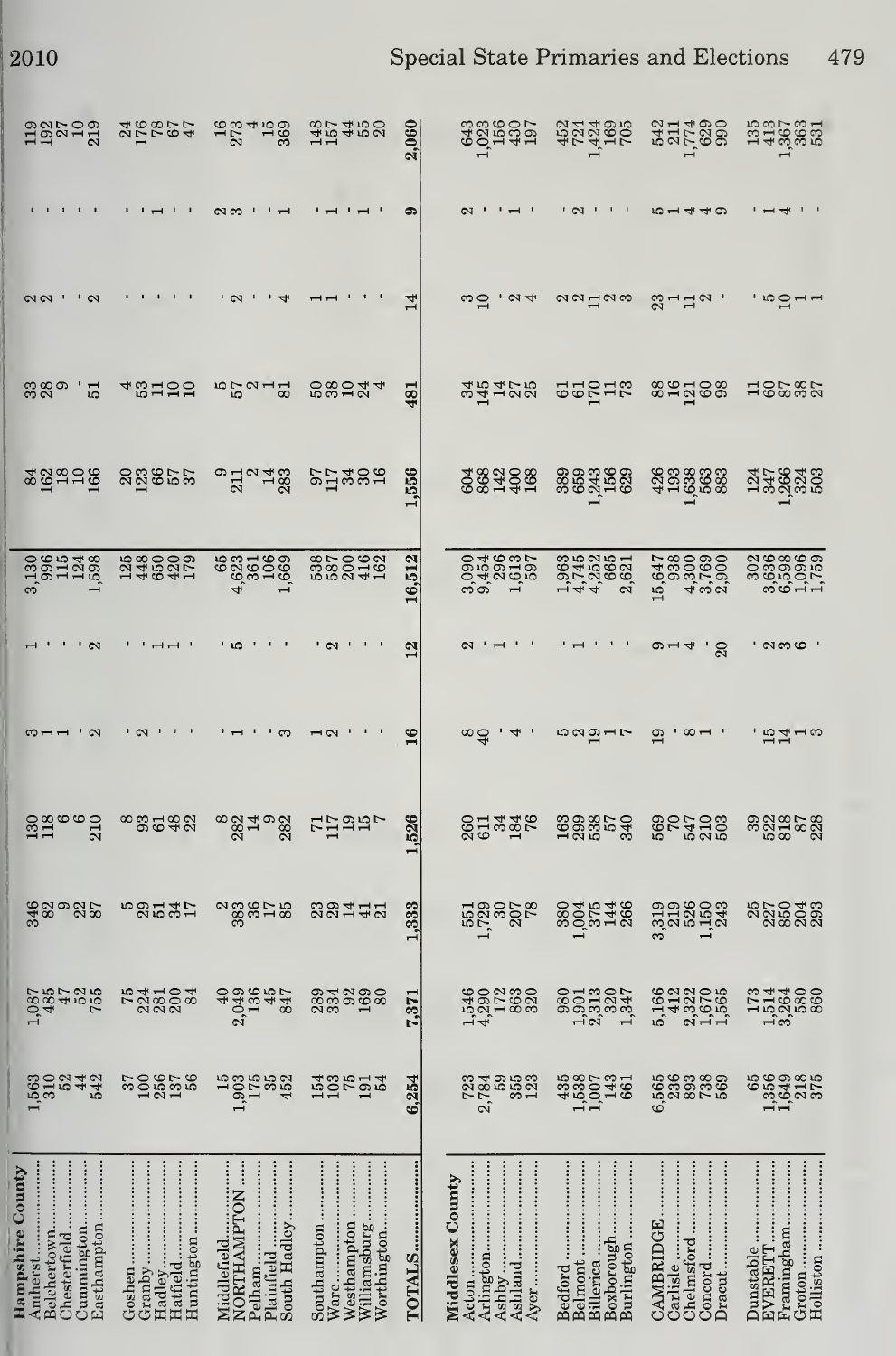|                   | 2009                             | Total Votes Cast                            | $75729$<br>$75729$                                                                                                                                                                                                               | 20000154                                                               | 997<br>9833<br>982<br>6434                      |                                                                                                                 | 33035                                                              | <b><i><u>CHECAS</u></i></b>                                          |
|-------------------|----------------------------------|---------------------------------------------|----------------------------------------------------------------------------------------------------------------------------------------------------------------------------------------------------------------------------------|------------------------------------------------------------------------|-------------------------------------------------|-----------------------------------------------------------------------------------------------------------------|--------------------------------------------------------------------|----------------------------------------------------------------------|
|                   |                                  | Blanks                                      | $\overline{\mathcal{A}}$                                                                                                                                                                                                         | 00011                                                                  | י י י מו י                                      | $2.52 - 2.52$                                                                                                   | $\cdot$ – $\infty$ $\cdot$ $\infty$                                | $\circ$ – $\circ$ – $\circ$                                          |
|                   |                                  | eradio IIA                                  | $5 - 1$                                                                                                                                                                                                                          | $20 - 28$                                                              | $\infty$ $\simeq$ $\infty$ $\infty$             | $\circ$ $-$<br>$\frac{4}{21}$                                                                                   | 12523                                                              | $1040 - 4$                                                           |
|                   |                                  | Anqxn(J jo<br>Jack E. Robinson              | 33282                                                                                                                                                                                                                            | 88858                                                                  | a di de di                                      | 39857                                                                                                           | sadas                                                              | 622217                                                               |
|                   | Republican Primary - December 8, | nenthanW 10<br>Seott P. Brown               | 458288                                                                                                                                                                                                                           | 008875                                                                 | 88540.88<br>88540.88                            | 4504468888                                                                                                      | 149272202020                                                       | 1,001<br>1,012<br>1,008<br>172<br>172                                |
|                   |                                  | Total Votes Cast                            | 13348251<br>19348251                                                                                                                                                                                                             | 743612341<br>733612341<br>75361241                                     | 4409884<br>44098814<br>4401                     | $\begin{matrix} 3.123 \\ 741 \\ 638 \\ 113 \\ 3.11 \\ \end{matrix}$                                             |                                                                    | 002<br>002027<br>00202020<br>00202020                                |
|                   |                                  | Blanks                                      | $\overline{\phantom{0}}$ $\overline{\phantom{0}}$ $\overline{\phantom{0}}$ $\overline{\phantom{0}}$ $\overline{\phantom{0}}$ $\overline{\phantom{0}}$ $\overline{\phantom{0}}$ $\overline{\phantom{0}}$ $\overline{\phantom{0}}$ | $8 - 6 - 8$                                                            | 0.491                                           | $1 - 10$                                                                                                        | $-11 - 3$                                                          | LO                                                                   |
| VACANCY           | 2009                             | eradiO IIA                                  | $\overline{2}$<br>N                                                                                                                                                                                                              | $58^{\circ}$ $\%$                                                      | $3180 -$                                        | $\alpha \alpha - \alpha \sigma$                                                                                 | $\supseteq$<br>$\overline{\mathcal{A}}$                            | ∞∞ ∞                                                                 |
| FILL              | December 8,                      | noissw <sub>10</sub><br>Stephen G. Pagliuea | 155761<br>185761                                                                                                                                                                                                                 | 1888<br>1895<br>1895<br>1892                                           | 13343115<br>19343115                            | 20.8888                                                                                                         | 821332<br>011332                                                   |                                                                      |
| <b>OT</b>         | $\mathsf I$                      | of Brookline<br>Alan A. Khazei              | <b>SHR399</b><br>234455                                                                                                                                                                                                          |                                                                        | <b>SEPRET</b>                                   | $\frac{1}{2}$ $\frac{1}{2}$ $\frac{1}{2}$ $\frac{1}{2}$ $\frac{1}{2}$ $\frac{1}{2}$ $\frac{1}{2}$ $\frac{1}{2}$ | 140288                                                             | 3839553                                                              |
| CONGRESS          |                                  | рлојрају јо<br>Martha Coakley               | 743<br>1965<br>1965<br>1991                                                                                                                                                                                                      | 3,605<br>0,4817<br>0,706<br>4,818                                      | 169<br>1273<br>2273<br>200                      | $1.008888$ $0.708888$ $0.744$ $0.744$                                                                           | $\begin{array}{r} 515 \\ 1.152 \\ 1.697 \\ 320 \\ 600 \end{array}$ | $\begin{array}{c} 1.630 \\ 2.6576 \\ 2.1060 \\ 1.111 \\ \end{array}$ |
|                   | Democratic Primary               | offiveness to<br>Michael E. Capuano         | 2301823                                                                                                                                                                                                                          | <b>ECRES</b><br>2003<br>2003                                           | uo 0 4 7<br>4 9 0 6 7 8 0                       | <b>SHERS</b>                                                                                                    | 3388191                                                            |                                                                      |
| <b>SENATOR IN</b> |                                  |                                             | Middlesex County<br>Lexington<br>Lincoln<br>Hopkinton<br>Hudson<br>$_{\rm (cont.)}$                                                                                                                                              | <br>$\vdots$<br>MARLBOROUGH<br>Maynard<br>MEDFORD.<br>MALDEN<br>LOWELL | North Reading<br>MELROSE<br>NEWTON<br>Pepperell | Reading                                                                                                         | Tyngsborough<br>Townsend<br><br>Sudbury<br>Tewksbury<br>Stow       | Westford<br>Wayland<br>Wakefield<br>Watertown<br>WALTHAM             |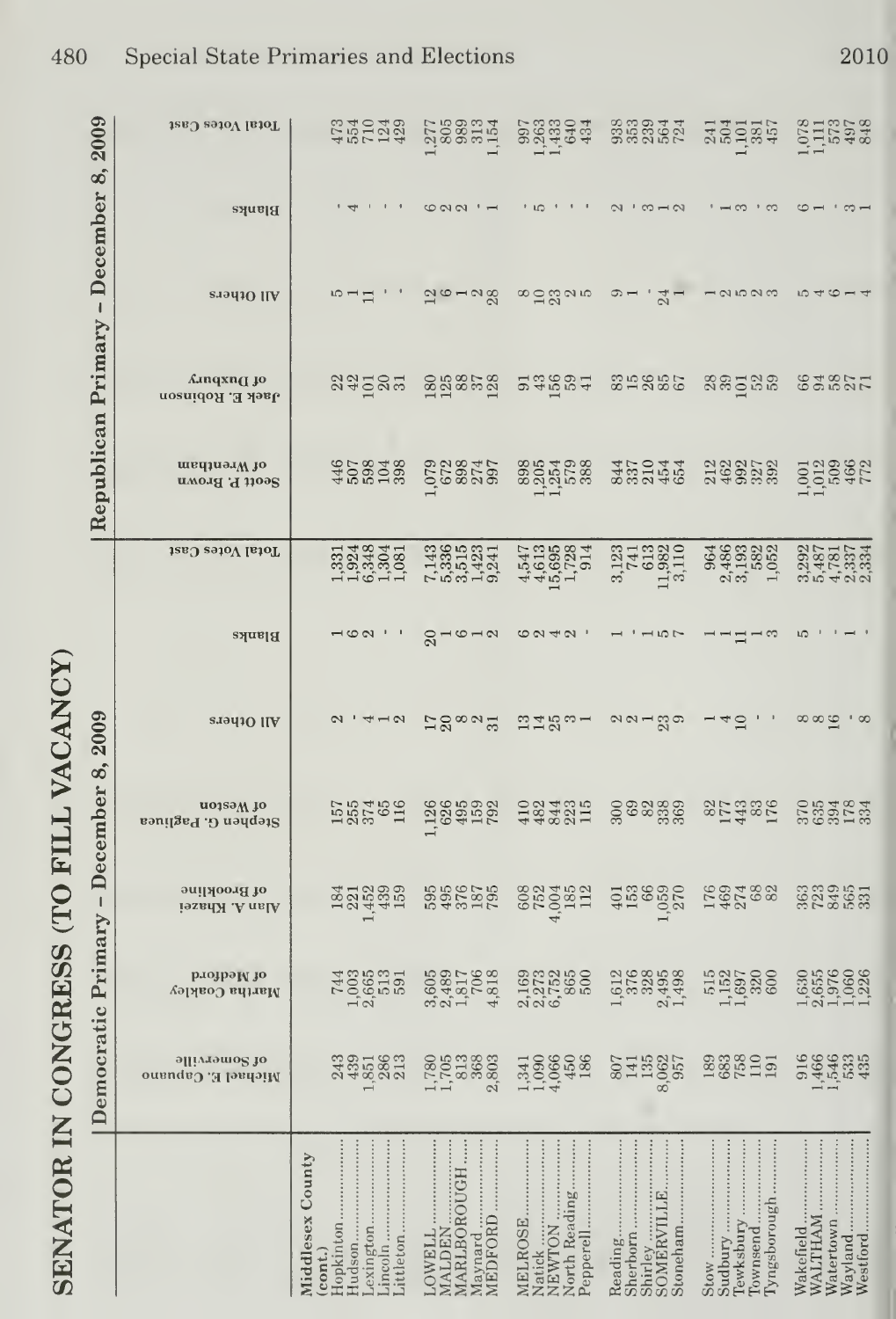| 31035                                        | 37,396          | 297                           | 297    | 489562                                                                   | 3292217                                                     | 349835<br>349335                  |                                                                                                                                                                                                                                                                                                                      | 55693452<br>55693452<br>111                             | $\begin{array}{c} 750 \\ 1.937 \\ 1.051 \end{array}$ | 26,085           |
|----------------------------------------------|-----------------|-------------------------------|--------|--------------------------------------------------------------------------|-------------------------------------------------------------|-----------------------------------|----------------------------------------------------------------------------------------------------------------------------------------------------------------------------------------------------------------------------------------------------------------------------------------------------------------------|---------------------------------------------------------|------------------------------------------------------|------------------|
|                                              | $\overline{90}$ |                               |        |                                                                          |                                                             |                                   |                                                                                                                                                                                                                                                                                                                      |                                                         |                                                      | 58               |
|                                              | 287             |                               |        | ග ෆ ෆ                                                                    |                                                             |                                   | 76                                                                                                                                                                                                                                                                                                                   |                                                         |                                                      | $\overline{161}$ |
| 33933                                        | 3.619           | 73                            | ಌ      | <u>កន្លួន និ</u>                                                         | 33883                                                       | nggap<br>2011                     | nanting<br>2010                                                                                                                                                                                                                                                                                                      | 83244                                                   | 933<br>433                                           | 1,620            |
| 333<br>832<br>1,079                          | 33,400          | 218                           | 218    | 5215284<br>525284                                                        | 28115220                                                    | 314233                            | 21102023<br>01102023<br>2110202                                                                                                                                                                                                                                                                                      |                                                         | $\begin{array}{c} 705 \\ 1,716 \\ 1,026 \end{array}$ | 24,246           |
| 1,705<br>2,486<br>5,7037<br>5,037            | 195.392         | 940                           | 940    | 520632<br>520632<br>54002                                                | 8838054<br>8855834<br>8. 12                                 | 1552888<br>1551383<br>11138       | $\begin{array}{c} 6.371 \\ 1.537 \\ 3.573 \\ 10.846 \end{array}$                                                                                                                                                                                                                                                     | 480230<br>065509<br>066600                              | 2,241<br>6,818<br>6,903                              | 85,615           |
|                                              | 54              |                               |        | 40                                                                       |                                                             |                                   | ದ ಎಟ                                                                                                                                                                                                                                                                                                                 |                                                         |                                                      | 162              |
|                                              | 402             |                               |        | န္က စ လ                                                                  | ဖေဖ                                                         | 10 လ<br>$\overline{21}$           | $\Omega$<br>$\frac{38}{140}$                                                                                                                                                                                                                                                                                         | $\infty \infty \infty$                                  | စ္ကေန                                                | 351              |
| 88982<br>8888                                | 903<br>17.      | 104                           | 104    | 521455<br>535555                                                         | <b>sarga</b>                                                | 588355                            | <b>234523</b>                                                                                                                                                                                                                                                                                                        |                                                         | 3385                                                 | 10,058           |
| 42223                                        | 29,937          | 144                           | 144    |                                                                          | 188858                                                      | <b>888888</b>                     | 13382333<br>2345<br>2345                                                                                                                                                                                                                                                                                             | 8528556                                                 | $110$<br>$110$                                       | 13,802           |
| 730339<br>13039<br>1103                      | 88,754          | 479                           | 479    | 23898251<br>23988251<br>2398251                                          | $\frac{470}{1,657}$<br>$\frac{537}{350}$<br>$\frac{1}{296}$ | 558<br>761<br>576<br>2353<br>2353 |                                                                                                                                                                                                                                                                                                                      | 11334172                                                | 1,091<br>3,620<br>446                                | 40,864           |
| F1383<br>$\overline{ }$                      | 242<br>58,      | 212                           | 212    | 18838<br>$\rightarrow \infty$                                            | 38333                                                       | nagus<br>Englis<br>--             | $\begin{matrix} 1.338888 \\ -0.388981 \\ -0.0000 \\ 0.0000 \\ -0.0000 \\ -0.0000 \\ -0.0000 \\ -0.0000 \\ -0.0000 \\ -0.0000 \\ -0.0000 \\ -0.0000 \\ -0.0000 \\ -0.0000 \\ -0.0000 \\ -0.0000 \\ -0.0000 \\ -0.0000 \\ -0.0000 \\ -0.0000 \\ -0.0000 \\ -0.0000 \\ -0.0000 \\ -0.0000 \\ -0.0000 \\ -0.0000 \\ -0.$ | 358828                                                  | 421<br>461<br>208                                    | 20,378           |
| Weston<br>Winchester<br>Wilmington<br>WOBURN |                 | Nantucket County<br>Nantucket | TOTALS | Brookline<br>Canton<br>Braintree<br>Bellingham<br>Norfolk County<br>Avon | Dover<br>Cohasset<br>Dedham<br>Foxborough                   | Medfield<br>Medway<br>Holbrook    | <br>Norwood<br><b>ASMING</b>                                                                                                                                                                                                                                                                                         | Walpole<br>Stoughton<br>Wellesley<br>Sharon<br>Randolph | Weymouth<br>Wrentham<br>Westwood                     | <b>TOTALS</b>    |

ı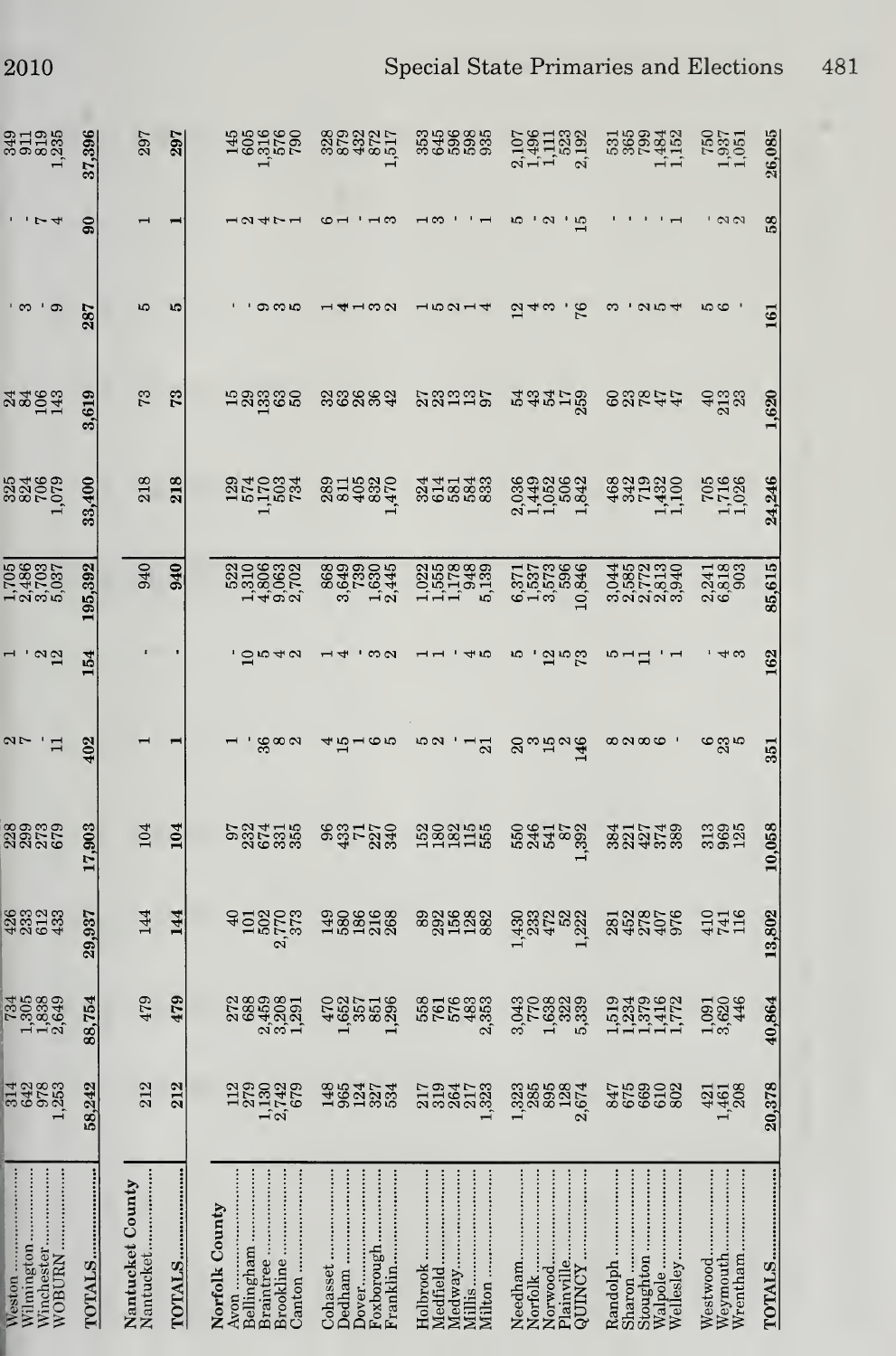| 2009                                 | Total Votes Cast                      | 5275448<br>5254469                                                |                                                                        | $3700007$<br>$37400$                                                     | $0.99940$<br>$0.99400$                               | 1222499                                                  | 276<br>511                  | 6,084  |
|--------------------------------------|---------------------------------------|-------------------------------------------------------------------|------------------------------------------------------------------------|--------------------------------------------------------------------------|------------------------------------------------------|----------------------------------------------------------|-----------------------------|--------|
|                                      | Blanks                                | °⊐                                                                | $\alpha$ – – $\infty$ –                                                |                                                                          | $\Gamma$ 10                                          | $\sim$ $\sim$                                            |                             | 57     |
|                                      | <b>ST941O IIA</b>                     | $\alpha$ $\alpha$ $\alpha$ $\alpha$ $\alpha$                      | $m - m - g$                                                            | ကလတ                                                                      |                                                      | rC                                                       | $\overline{2}$              |        |
|                                      | Amqxn <b>q</b> jo<br>Jack E. Robinson | 48852                                                             | 35623                                                                  | seages                                                                   | 38425                                                | 13622                                                    | $27$<br>$51$                | ,859   |
| Republican Primary - December 8,     | of Wrentham<br>Scott P. Brown         | 460024                                                            |                                                                        | <b>2022342</b><br>2022<br>2022                                           | 2444017<br>264405                                    | 2855821                                                  | 247<br>457                  | 14,075 |
|                                      | Total Votes Cast                      | 1550228<br>15713028<br>156116                                     | $\begin{array}{c} 1.020 \\ 673 \\ 1.471 \\ 3.074 \\ 3.074 \end{array}$ | $\begin{array}{c} 1.409 \\ 1.215 \\ 767 \\ 639 \\ 2.3825 \end{array}$    | 905<br>0823306<br>111506                             | $\frac{1,602}{2,355}$<br>289<br>449                      | 595                         | 44,996 |
| emocratic Primary - December 8, 2009 | Blanks                                | $\frac{9}{13}$<br>$\mathbf{c}$                                    | ' a ro w ci                                                            | $\sqrt{2}$                                                               | $\overline{\omega}$ a<br>$\sqrt{2}$                  | တက                                                       |                             | 55     |
|                                      | All Others                            | $-$ 4 $\mathfrak{A}$ $\omega$ $-$                                 | $3 - 525$                                                              | $\Omega$<br>∀ຕ−                                                          | ່ທີ່ພວ                                               |                                                          |                             |        |
|                                      | noissw io<br>Stephen G. Pagliuca      | 2178823                                                           | 5002331                                                                | 16419873                                                                 | 1222254                                              | 5014469                                                  | $\frac{86}{241}$            | 6,324  |
|                                      | of Brookline<br>Alan A. Khazei        | 153225                                                            | 849558                                                                 | <b>BRC199</b>                                                            | 115523                                               | 358321                                                   | <b>733</b>                  | 5,255  |
|                                      | рлозрам зо<br>Martha Coakley          | ភ្លូង ដូច និង<br>ដូច ដូច ដូច                                      | rabas<br>Cantag                                                        | 8848886                                                                  | 438886                                               | 1339<br>1339<br>,1967                                    | $\frac{303}{601}$           | 23,072 |
|                                      | əllivrəmo2 10<br>Michael E. Capuano   | 23324<br>234523                                                   | BR<br>14538<br>14538                                                   | 3581780                                                                  | 588858                                               | 852388<br>8528                                           | 133                         | 10,171 |
|                                      |                                       | Bridgewater<br><br>Plymouth County<br>Abington<br><b>BROCKTON</b> | Hingham<br>East Bridgewater                                            | <br>Marshfield<br>Marion<br>Kingston<br>$\text{Hull} \dots$<br>Lakeville | Middleborough<br>Pembroke<br>Norwell<br>Mattapoisett | Wareham<br>Plympton<br>Rochester<br>Scituate<br>Rockland | West Bridgewater<br>Whitman | TOTALS |